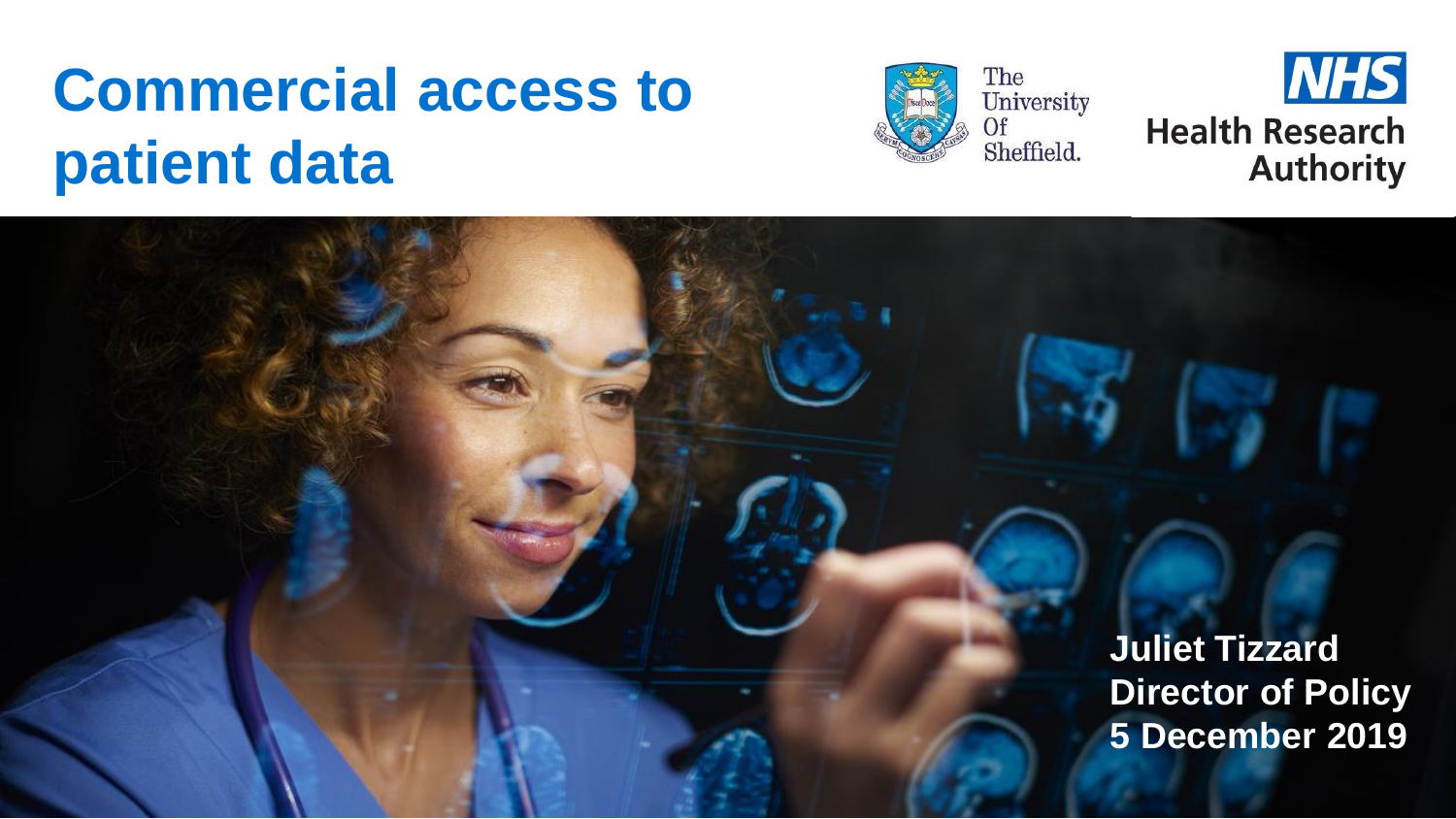

#### Purpose of the research

To gain a greater understanding of attitudes to sharing anonymised individual level data with commercial organisations where there is both a public and a private benefit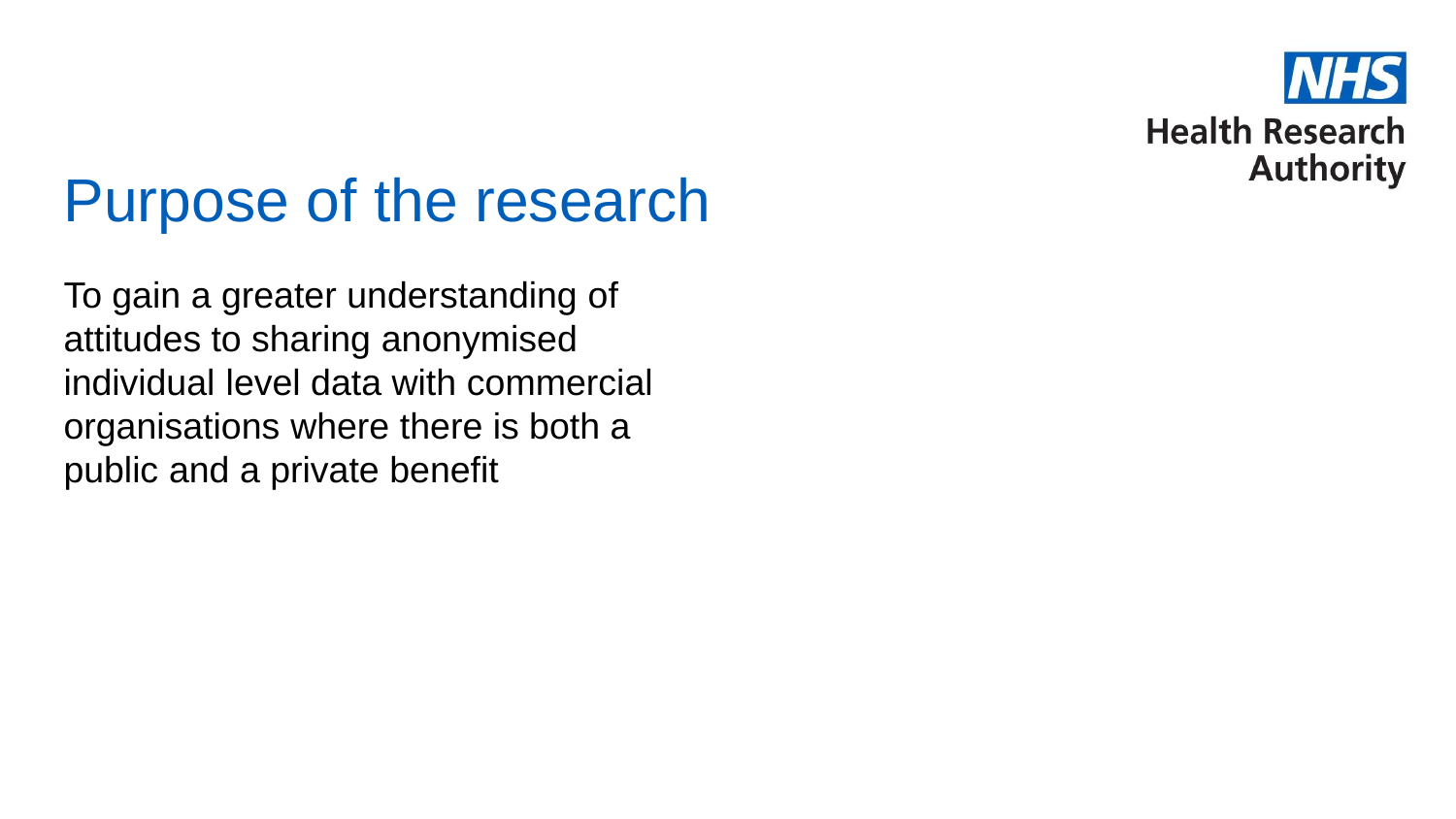

#### Method used

We involved 55 people in three workshops in September 2016:

- 2 with members of the public (South Yorkshire demographic)
- 1 with patient representatives

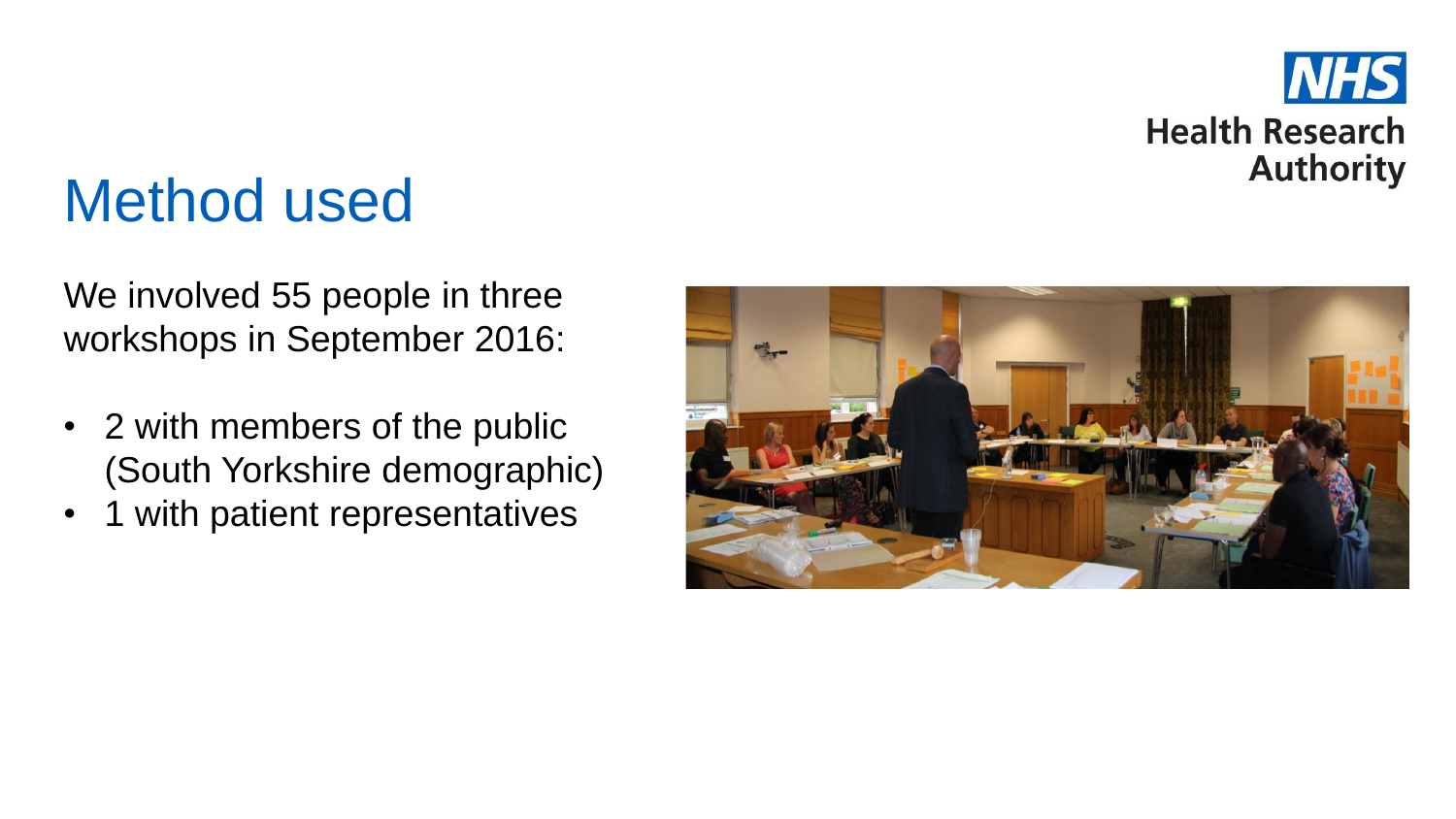

#### Method used

At the beginning of the workshop, they were asked to give their general views about the use of health data

And asked to complete a questionnaire

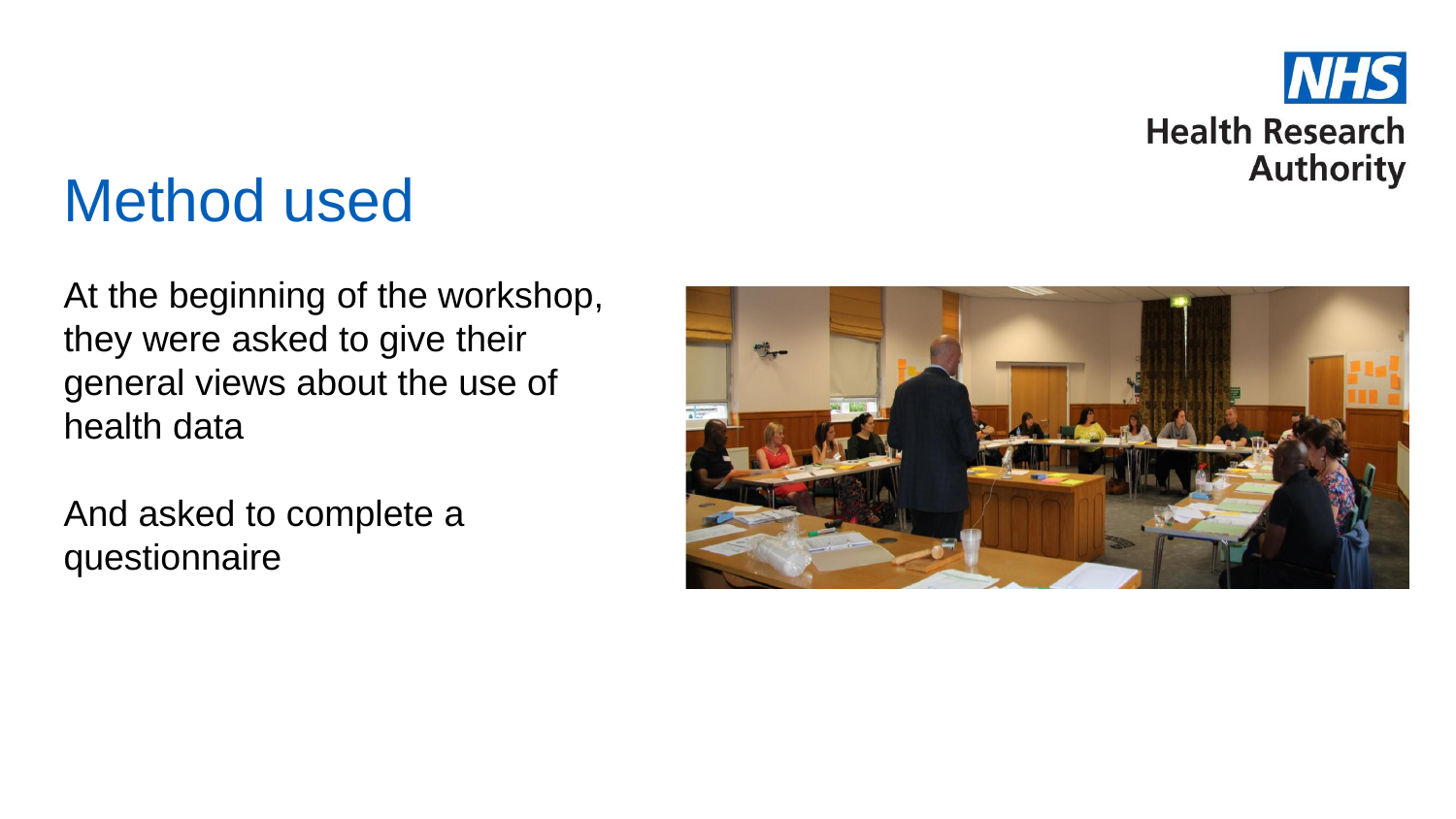

#### Questionnaire views: start of day

**Is it acceptable for anonymised personal level health data to be given by the NHS to a commercial company where there is both a commercial and a public benefit?**

|                                                | <b>Start of day</b>      | End of day |
|------------------------------------------------|--------------------------|------------|
| I feel very strongly that it is acceptable     | 4%                       |            |
| I feel that it is acceptable                   | 46%                      |            |
| I don't know if it is acceptable               | 44%                      |            |
| I feel that it is NOT acceptable               | 6%                       |            |
| I feel very strongly that it is NOT acceptable | $\overline{\phantom{a}}$ |            |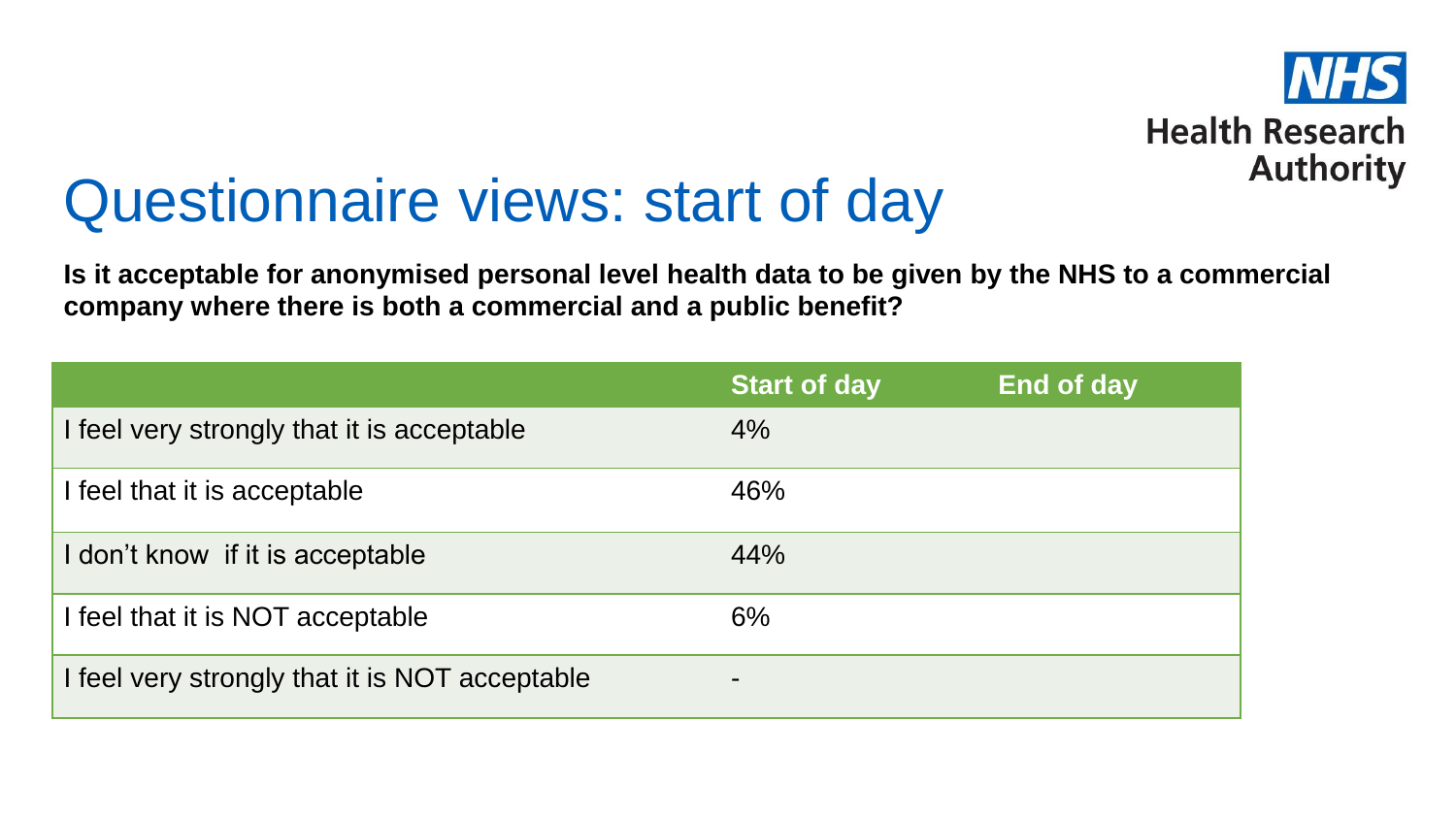

## Scenarios presented for discussion

- 1. Assessing care to children with heart conditions
- 2. Improving care and treatment of asthma drug development
- 3. Improving care and treatment of asthma app development
- 4. Developing a health insurance product that promotes healthy choices
- 5. Targeted marketing of vitamin D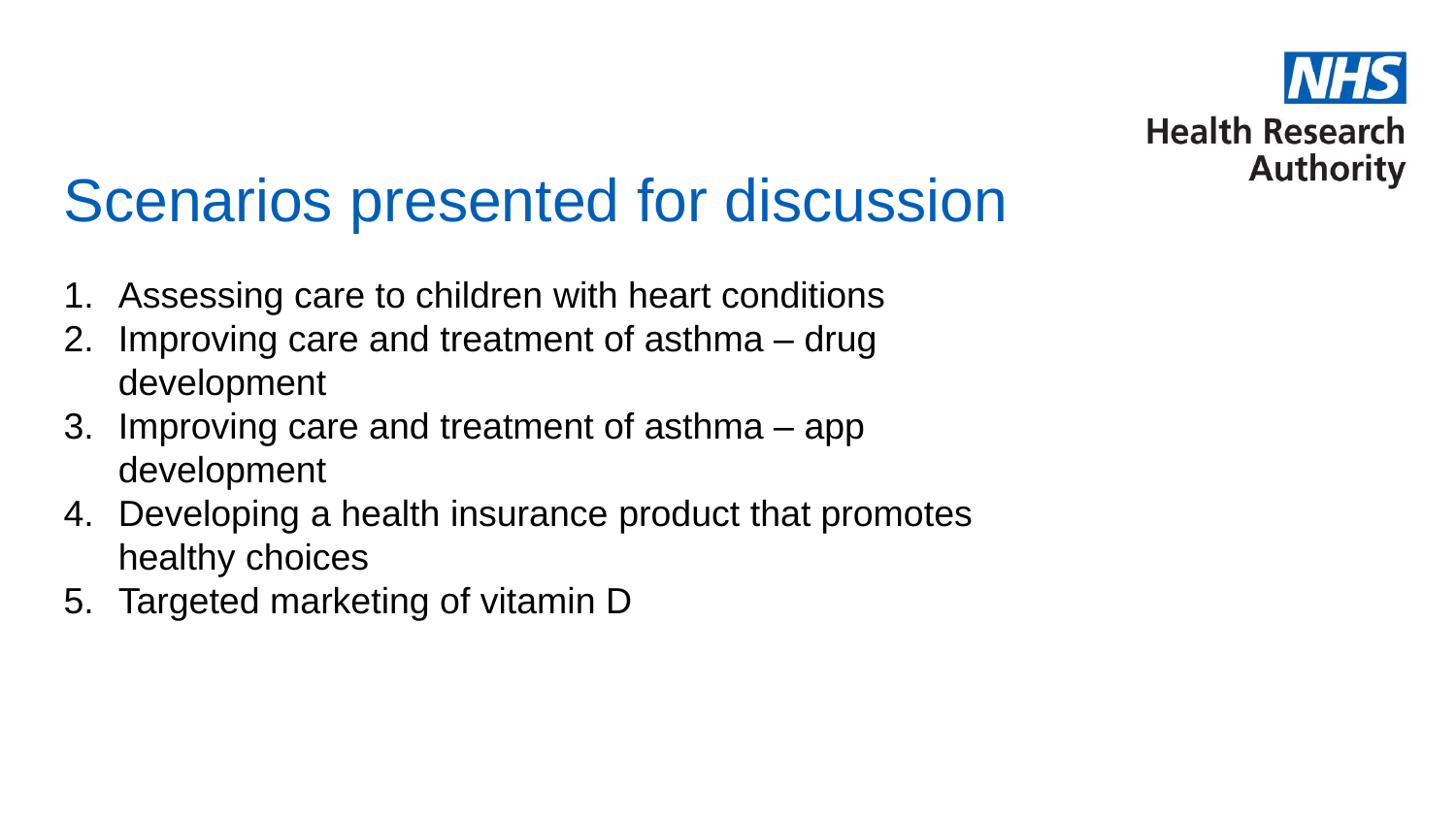

# 1: Assessing care to children with heart conditions

What is the purpose of the data use?

- To improve care for children with heart conditions
- To know if fewer children would die or be disabled if care was in specialist centres instead of general hospitals
- To compare individual level data from children in both settings

What is the public benefit?

- Not knowing may put some children at higher risk of poor care
- Knowing will identify the most safe and effective way to deliver care
- A company can provide independent and high quality specialist analysis

What is the commercial benefit?

• A private company will charge the NHS for providing the analysis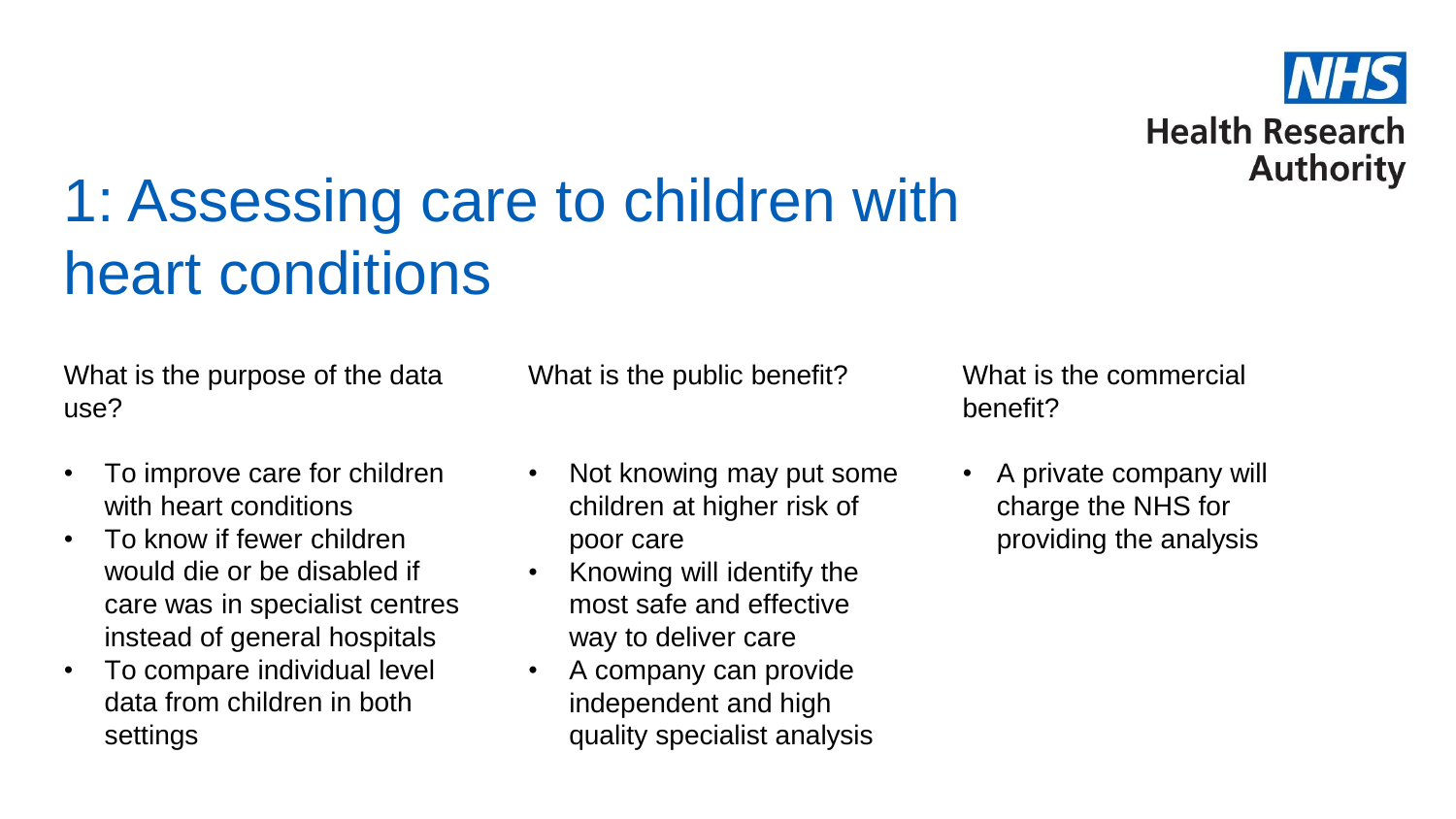

# 1: Assessing care for children with heart conditions

|                                                                                                                                                  | <b>Yes</b> | <b>No</b> | Don't<br>know | <b>Total</b> |
|--------------------------------------------------------------------------------------------------------------------------------------------------|------------|-----------|---------------|--------------|
| 1. University spin out company specialising in data<br>analytics (with no other products/services)                                               | 89%        | 4%        | 7%            | 100%         |
| 2. Small or medium sized UK company with a wide<br>range of products and services, incl. data analytics                                          | 84%        | 2%        | 14%           | 100%         |
| 3. Large well known international company with<br>expertise in wide range of data services including e.g.<br>internet search and market research | 64%        | 18%       | 18%           | 100%         |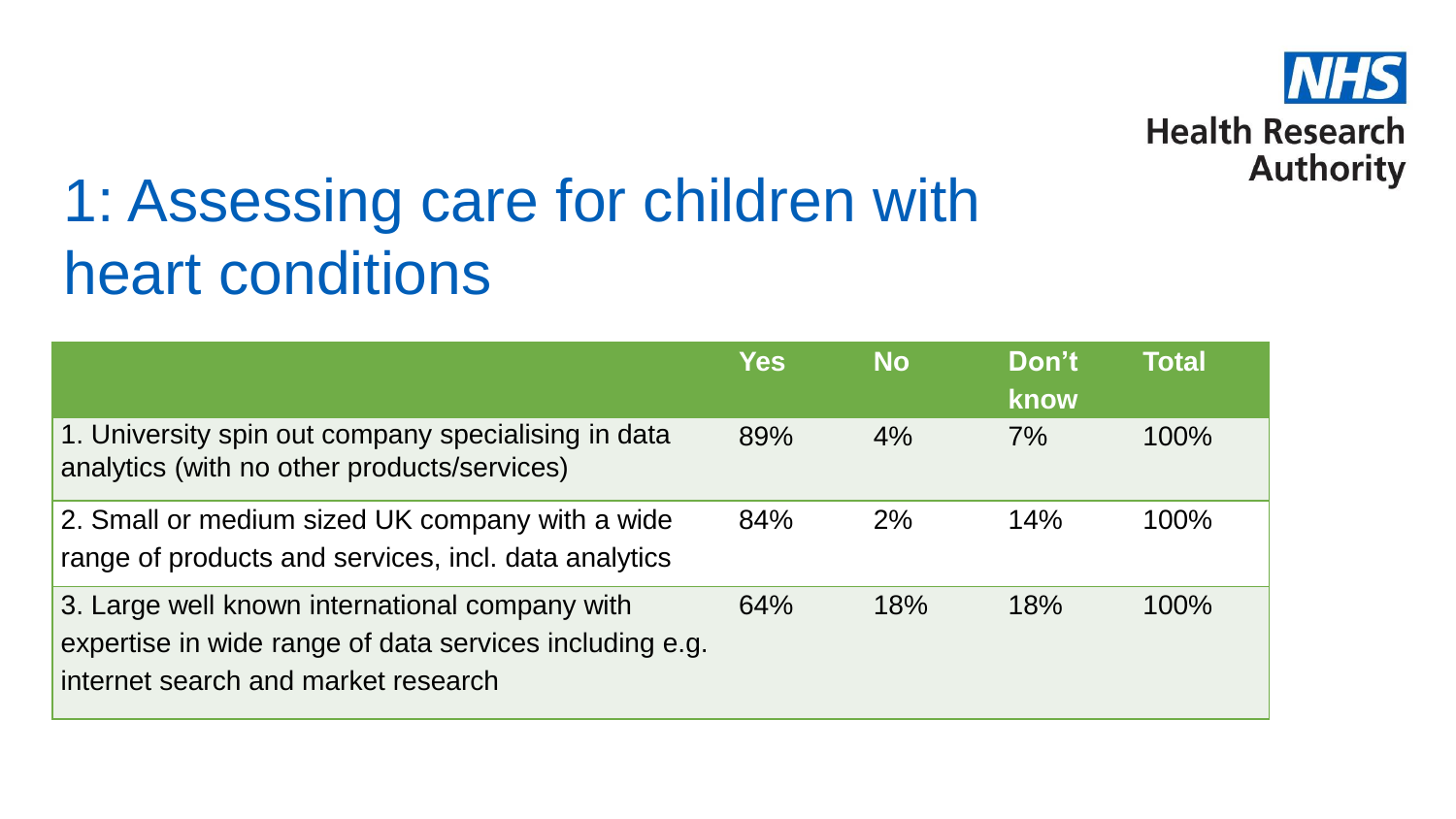

## 2: Improving care and treatment of asthma – drug development

What is the purpose of the data use?

- Development of a new drug to help treat asthma when current front-line drugs do not
- Development would require understanding individual characteristics of those people who do not benefit from current asthma drugs

What is the public benefit?

• May ultimately result in the development of a new drug to improve treatment of asthma

What is the commercial benefit?

- Company benefits from development of a commercially viable product
- This drug could be sold to NHS for prescription to individual patients
- Payment would be from NHS to company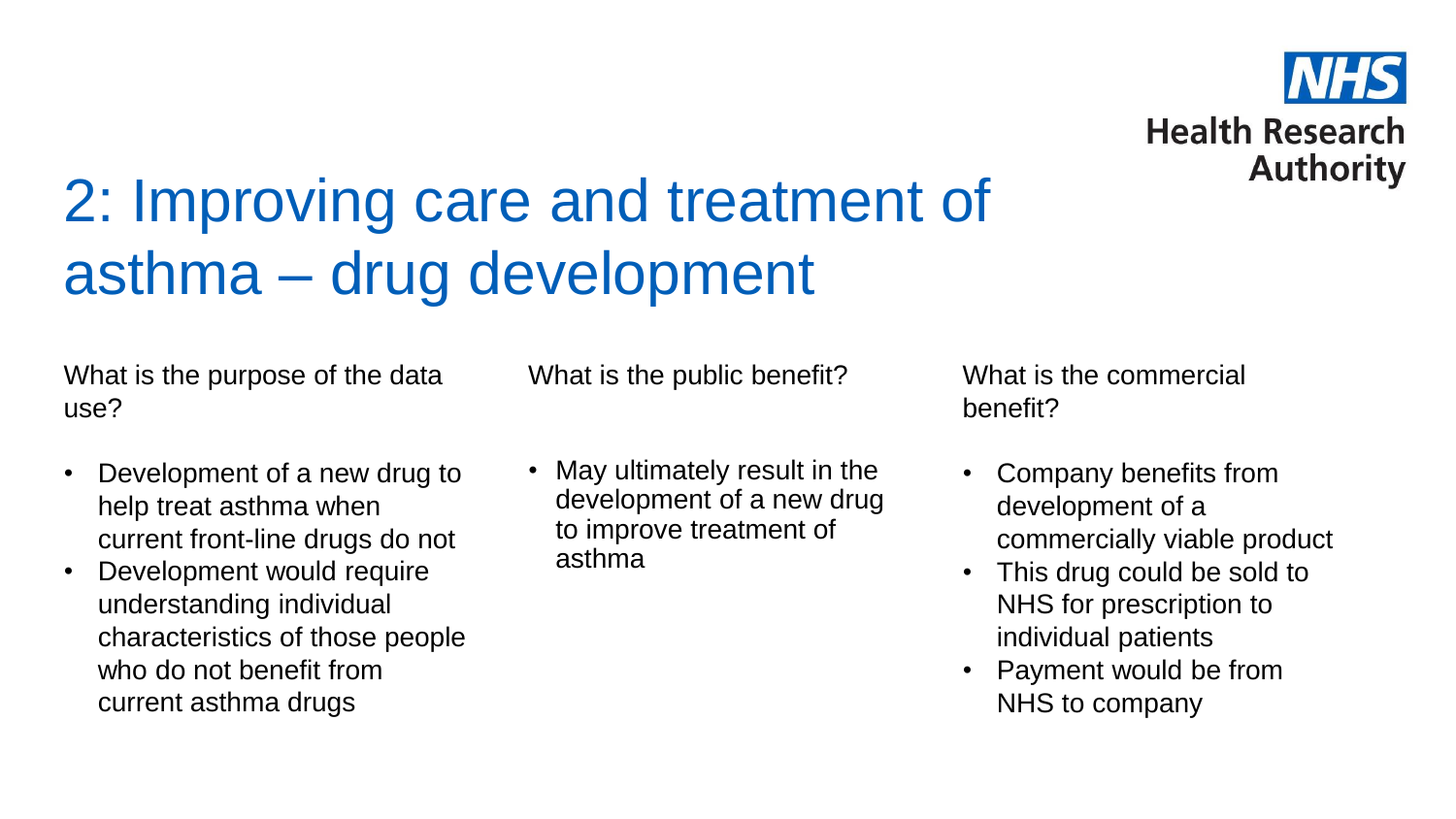

## 2: Improving care and treatment of asthma – drug development

|                                                                              | <b>Yes</b> | <b>No</b> | Don't<br>know | <b>Total</b> |
|------------------------------------------------------------------------------|------------|-----------|---------------|--------------|
| 1. Small specialist university spin off (with no other<br>products/services) | 78%        | 9%        | 13%           | 100%         |
| 2. Large UK based pharmaceutical company                                     | 93%        | 2%        | 3%            | 98%*         |
| 3. International pharmaceutical company with head<br>office in U.S.A.        | 60%        | 18%       | 18%           | $96\%$ *     |

\*some totals do not add up to 100 as some participant did not answer all the questions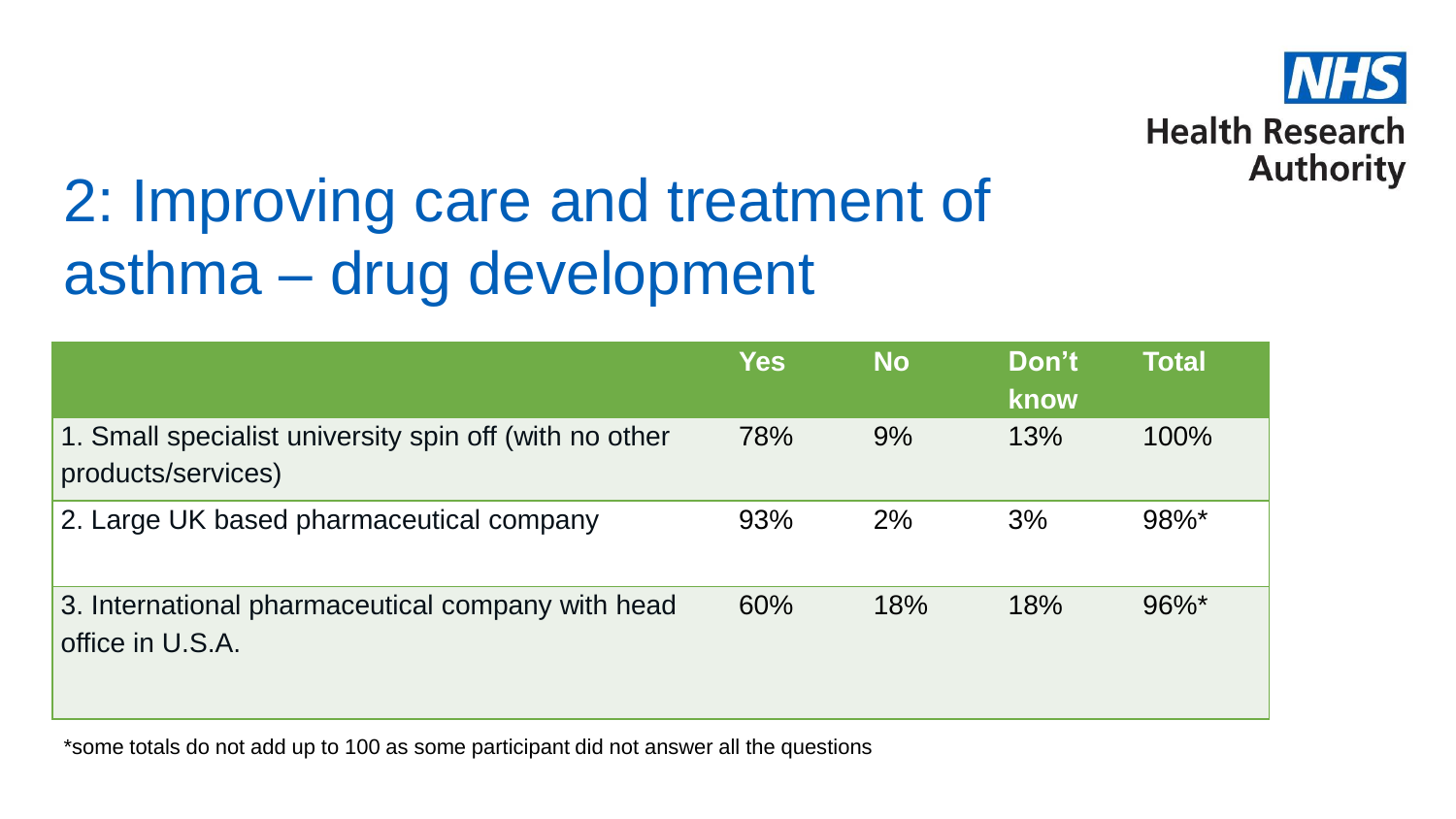

# 5: Targeted marketing of vitamin D

What is the purpose of the data use?

- There are health benefits linked with vitamin D supplements for some people
- Knowing who would most benefit will allow more effective public health messages

What is the public benefit?

• Marketing can be targeted at those groups most likely to benefit

What is the commercial benefit?

- Selective marketing will reduce costs
- Describing a particular group of people or area as vitamin D deficient may increase sales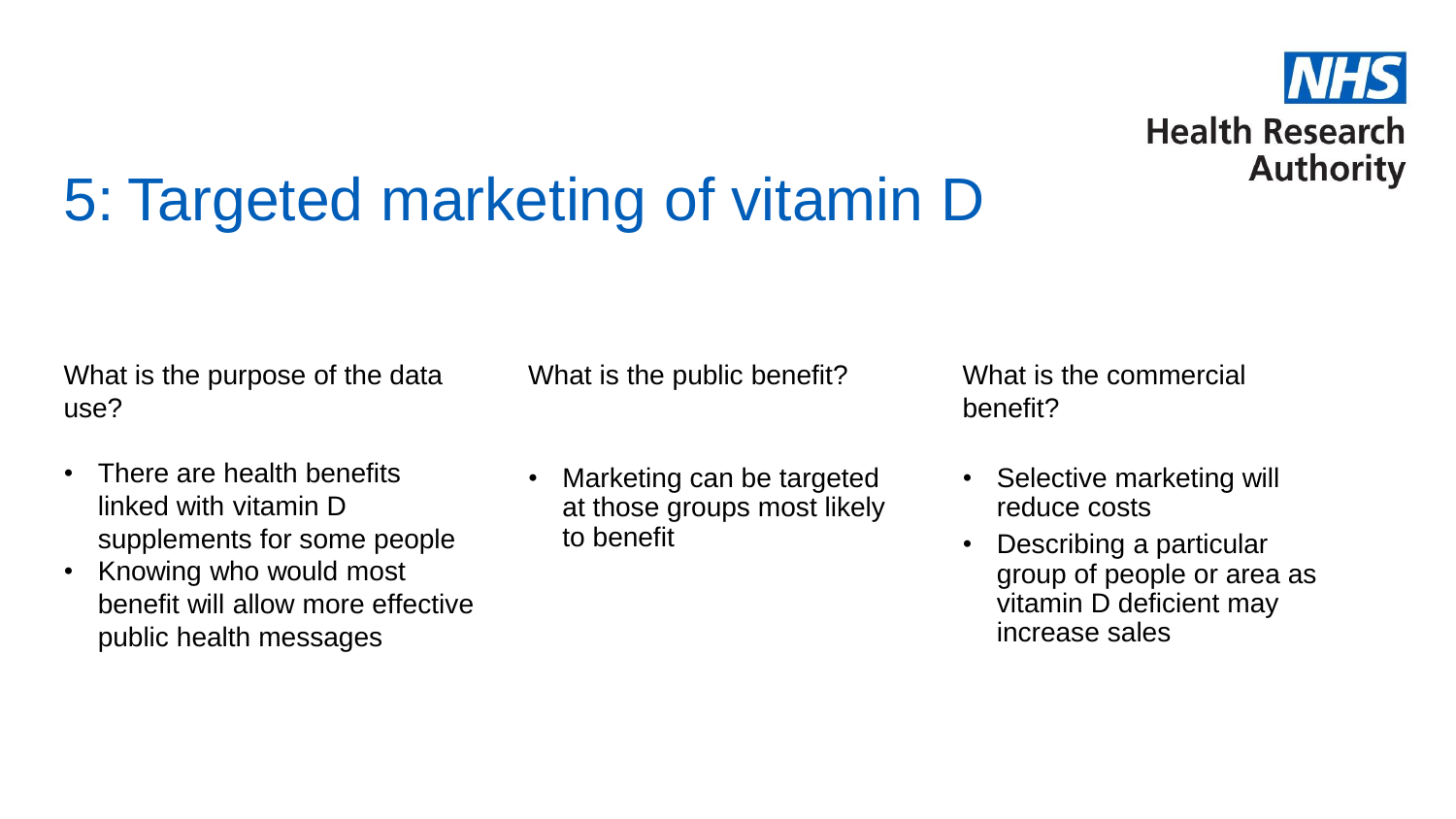

# 5: Targeted marketing of vitamin D

|                                                                                                  | <b>Yes</b> | <b>No</b> | Don't<br>know | <b>Total</b> |
|--------------------------------------------------------------------------------------------------|------------|-----------|---------------|--------------|
| 1. Specialist company making and selling vitamin D<br>supplements                                | 73%        | 16%       | 7%            | $96*%$       |
| 2. Large retail pharmacist on most high streets (and<br>providing health advice)                 | 82%        | 9%        | 5%            | $96\%$ *     |
| 3. Company with a wide range of products and<br>services, including making and selling vitamin D | 64%        | 18%       | 14%           | $96\%$ *     |

\*some totals do not add up to 100 as some participant did not answer all the questions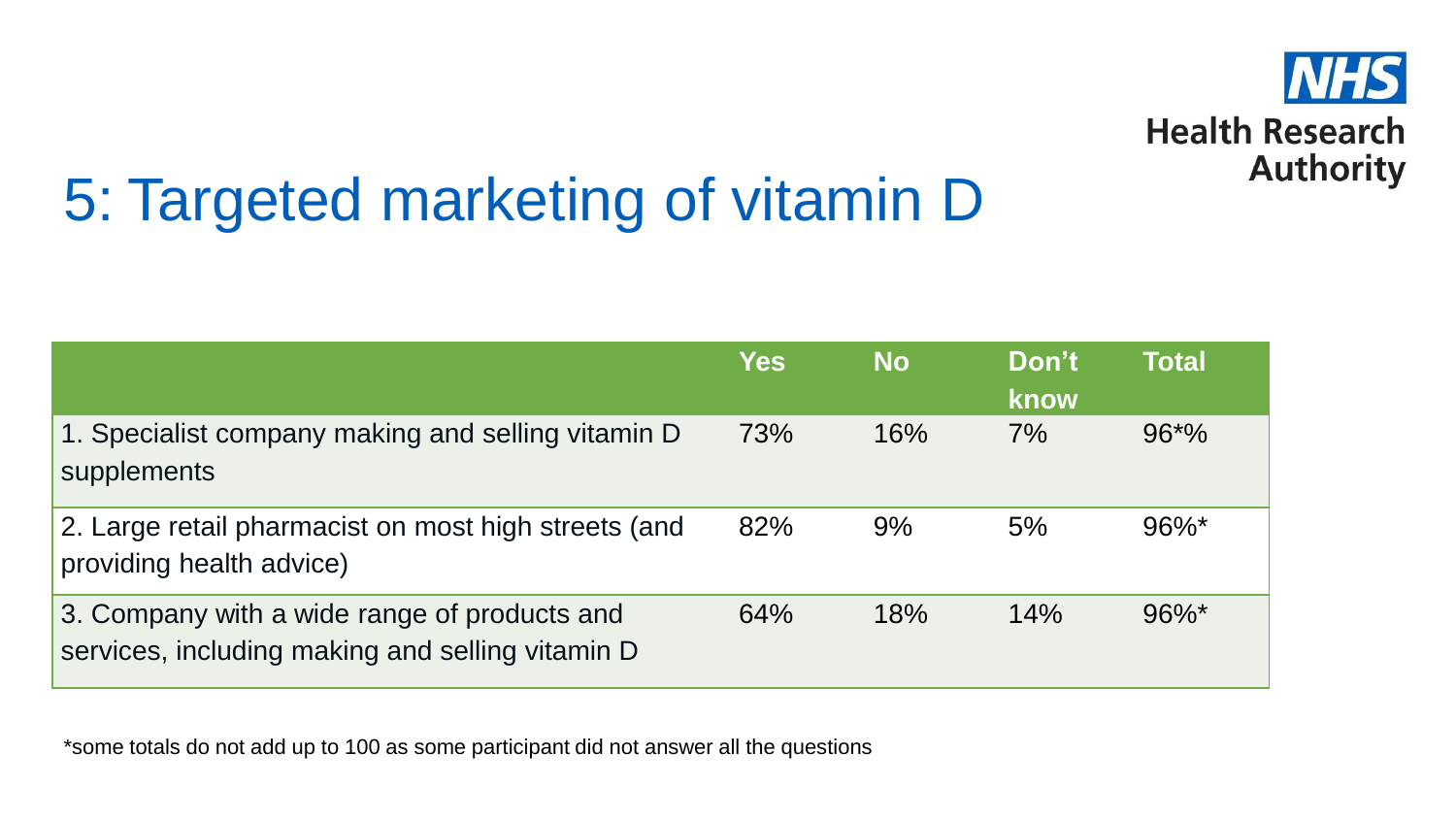

## 3: Improving care and treatment of asthma – app development

What is the purpose of the data use?

What is the public benefit?

- to develop an app to be sold direct to public
- to provide early warning signs of crisis to people who use it
- to assess historical medical information (eg, 'peak flow' rates and other individual characteristics associated with emergency admission)
- to help people better manage their asthma and reduce A&E admissions

What is the commercial benefit?

the opportunity to sell equipment (eg, additional optional sensors to evaluate peak flow) to those who buy and use the app and to sell advertising space to others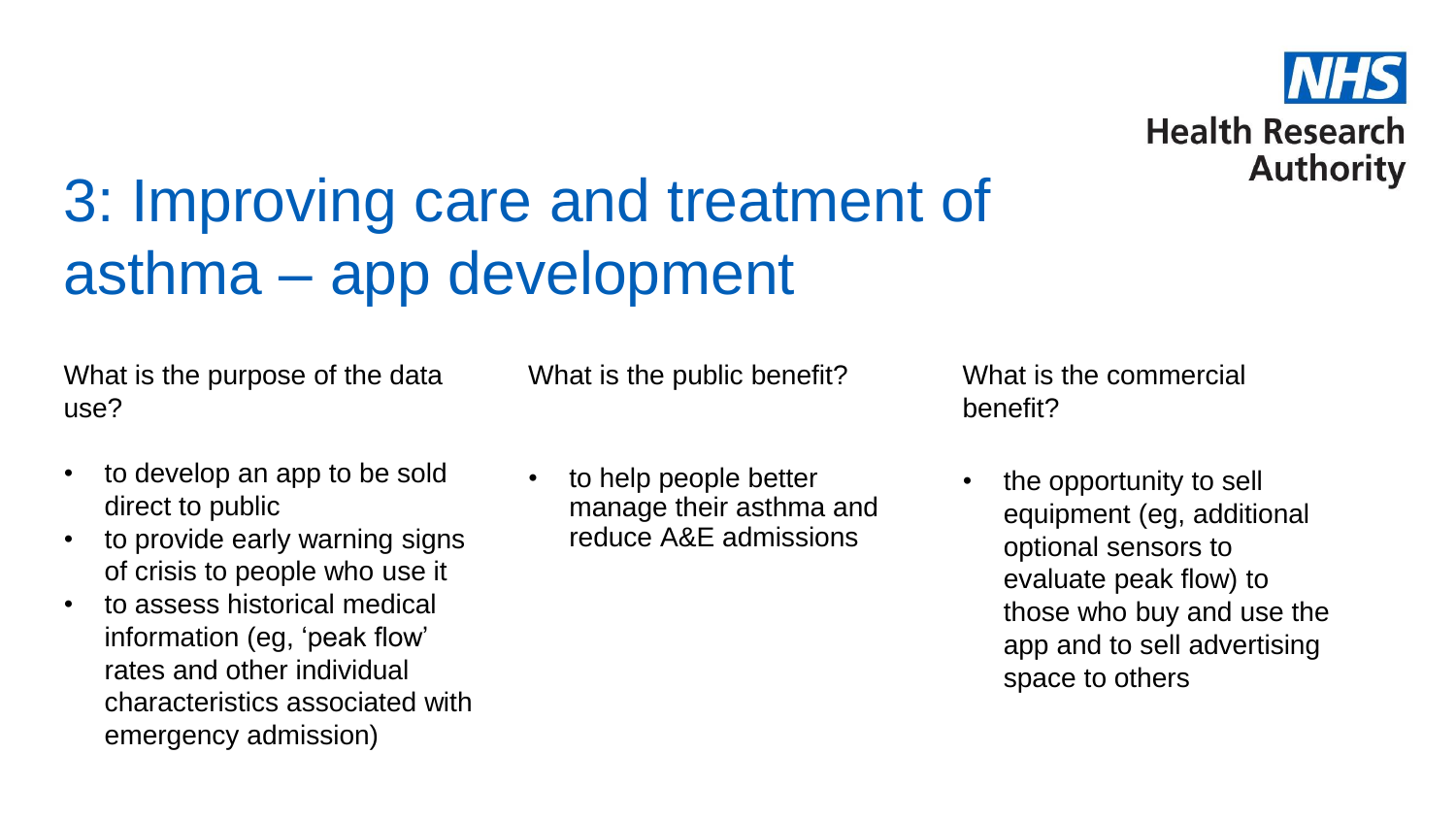

# 3: Improving care and treatment of asthma – app development

|                                                                                                                                                          | <b>Yes</b> | <b>No</b> | Don't<br>know | <b>Total</b> |
|----------------------------------------------------------------------------------------------------------------------------------------------------------|------------|-----------|---------------|--------------|
| 1. Small specialist university spin off (with no other<br>products/services)                                                                             | 66%        | 16%       | 18%           | 100%         |
| 2. Large multi-national information technology<br>company who will make app 'open-source'                                                                | 62%        | 18%       | 20%           | 100%         |
| 3. Well known international company with broad range<br>of products and service, including data services, such<br>as internet search and market research | 49%        | 24%       | 27%           | 100%         |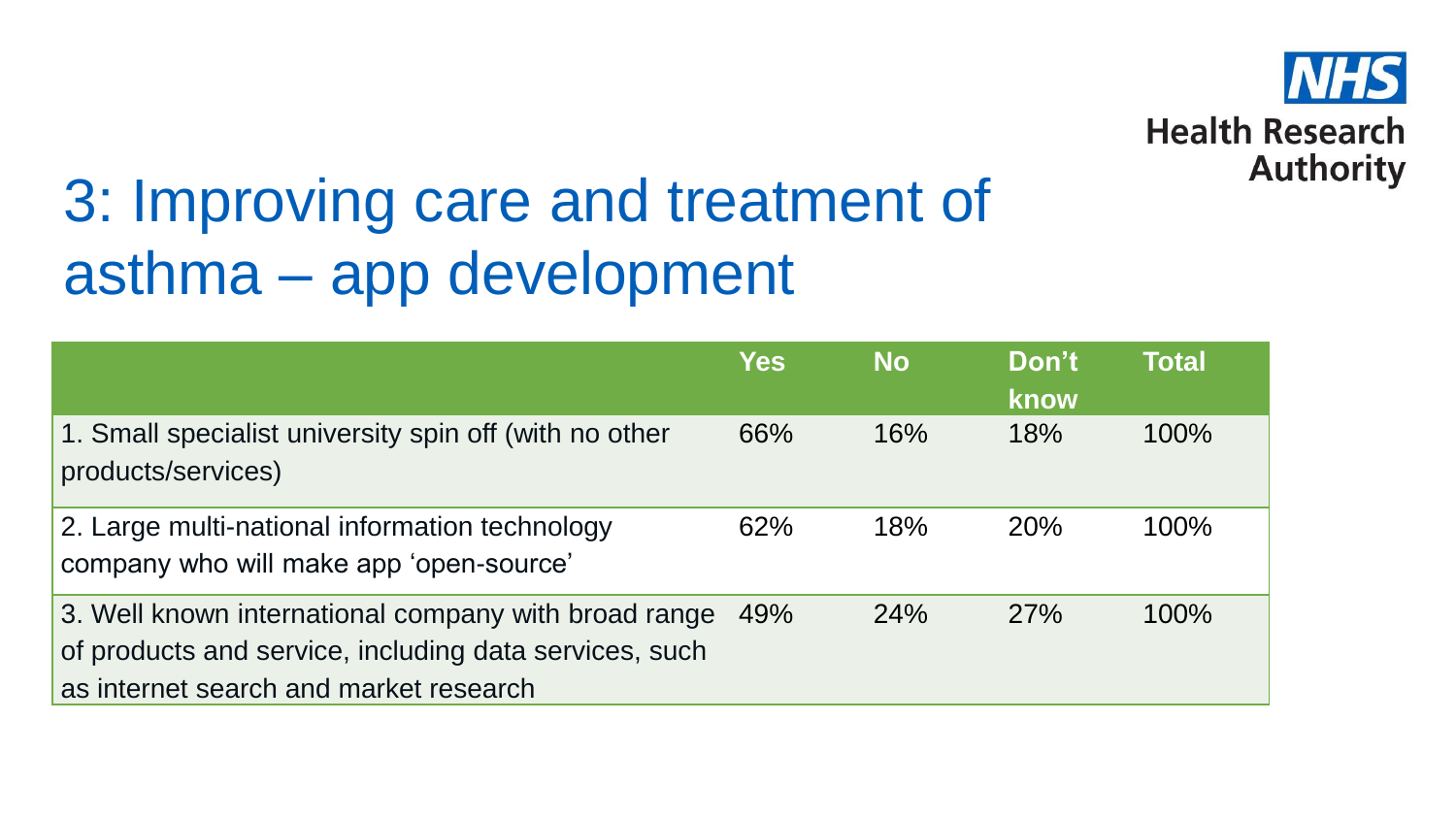# **Health Research Authority**

# 4: Developing a health insurance product that promotes healthy choices

What is the purpose of the data use?

• to develop an insurance policy which encourages healthy choices to sell to new and existing customers

• to understand the relationship between exercise and reduced health risks for particular groups of people

What is the public benefit?

- Those who take out the policy can enjoy subsidised gym membership, daily step counters, and fitness classes at a local health centre.
- May reduce risk of type 2 diabetes for some people

What is the commercial benefit?

• It increases revenue and, if it reduces pay-outs related to type 2 diabetes, reduce costs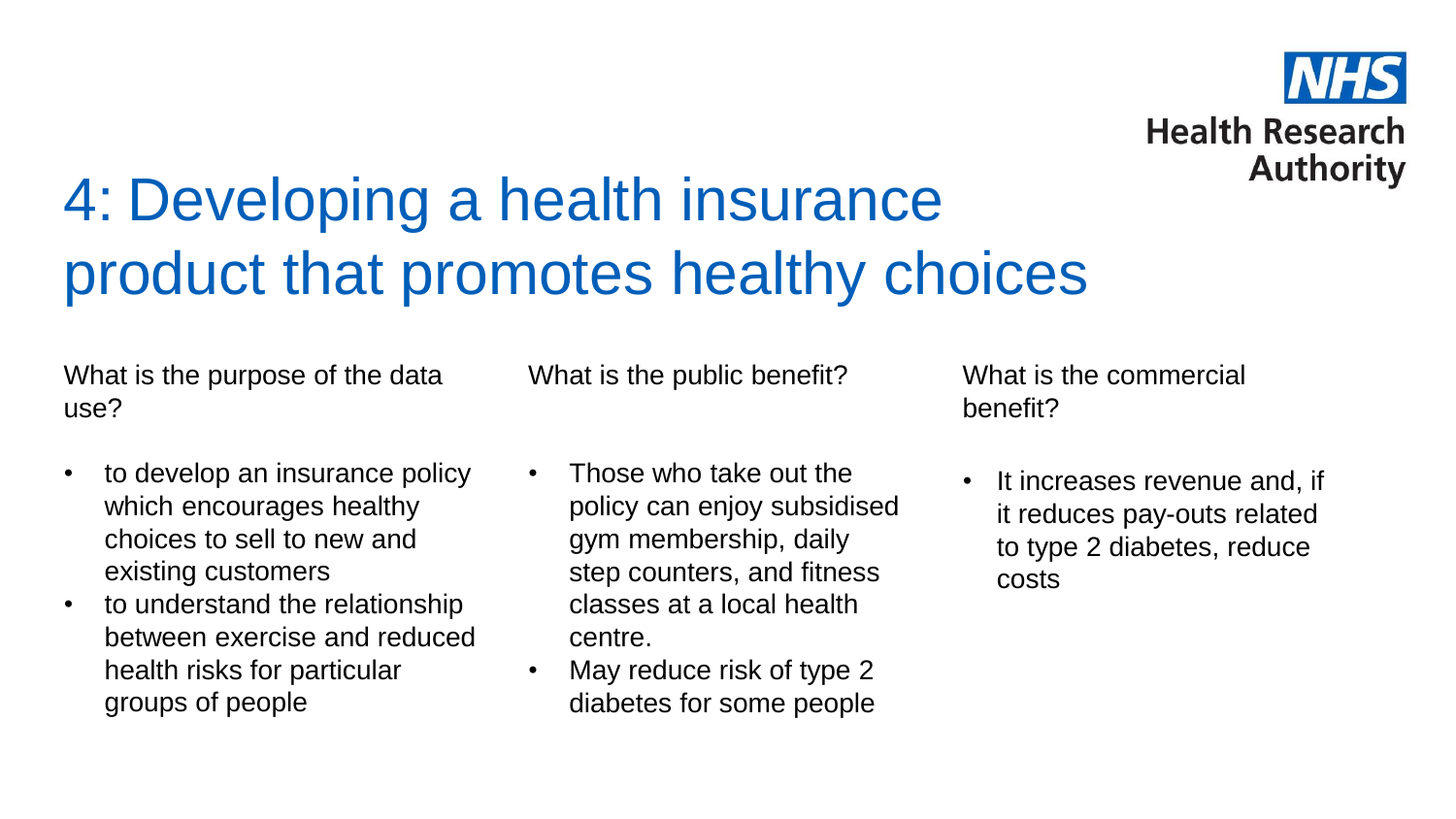

# 4: Developing a health insurance product that promotes healthy choices

|                                                                                                  | <b>Yes</b> | <b>No</b> | Don't<br>know | <b>Total</b> |
|--------------------------------------------------------------------------------------------------|------------|-----------|---------------|--------------|
| 1. Specialist 'for profit' insurance company (with no<br>other products/services)                | 34%        | 44%       | 22%           | 100%         |
| 2. 'Not for profit' charitable company, providing<br>insurance services and gyms                 | 67%        | 18%       | 15%           | 100%         |
| 3. Company with a wide range of products and<br>services, including providing insurance and gyms | 42%        | 34%       | 24%           | 100%         |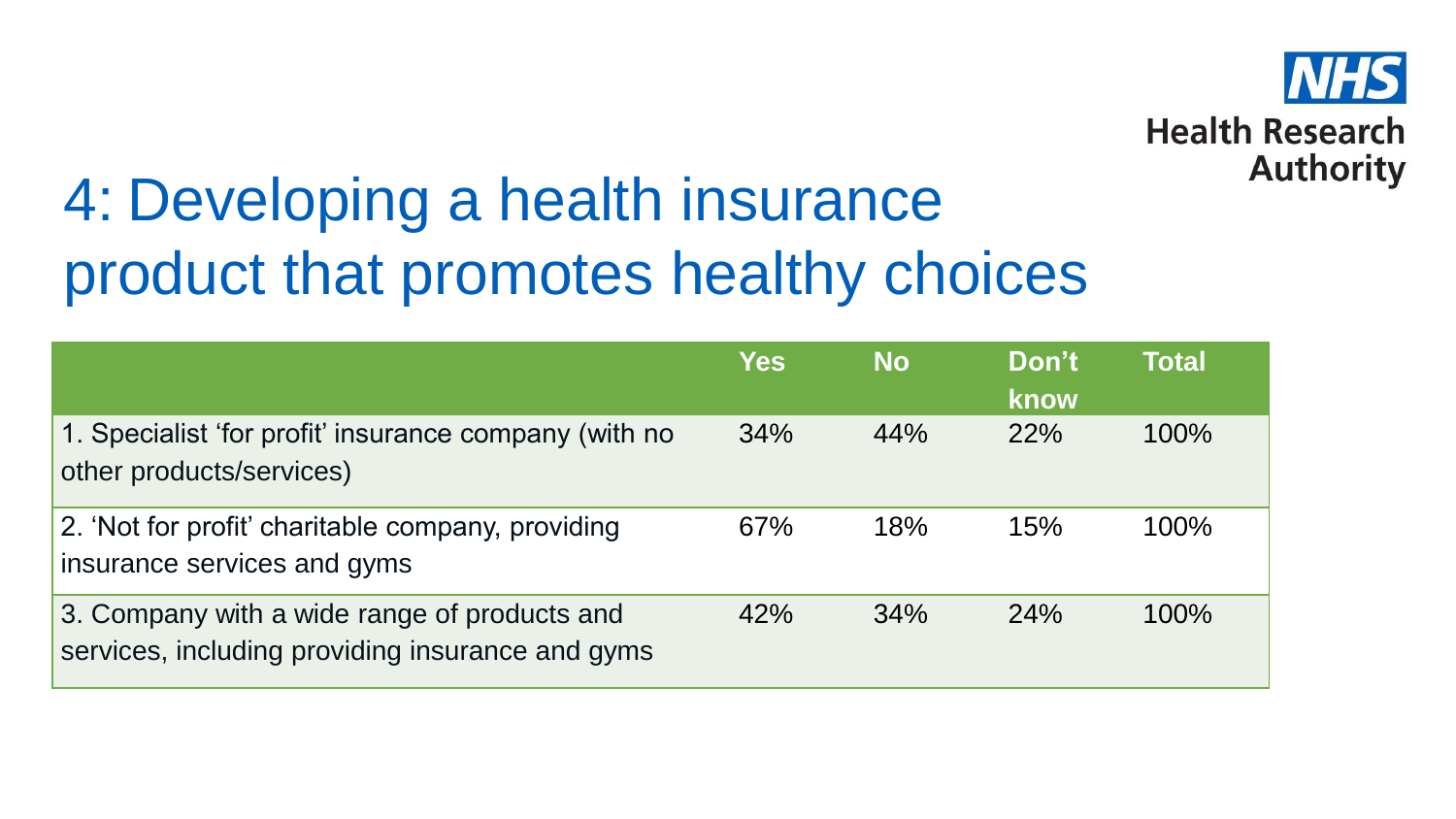

#### Questionnaire views: end of day

**Is it acceptable for anonymised personal level health data to be given by the NHS to a commercial company where there is both a commercial and a public benefit?**

|                                                | <b>Start of day</b> | <b>End of day</b> |
|------------------------------------------------|---------------------|-------------------|
| I feel very strongly that it is acceptable     | 4%                  | 11%               |
| I feel that it is acceptable                   | 46%                 | 63%               |
| I don't know if it is acceptable               | 44%                 | <b>18%</b>        |
| I feel that it is NOT acceptable               | 6%                  | 6%                |
| I feel very strongly that it is NOT acceptable |                     | 2%                |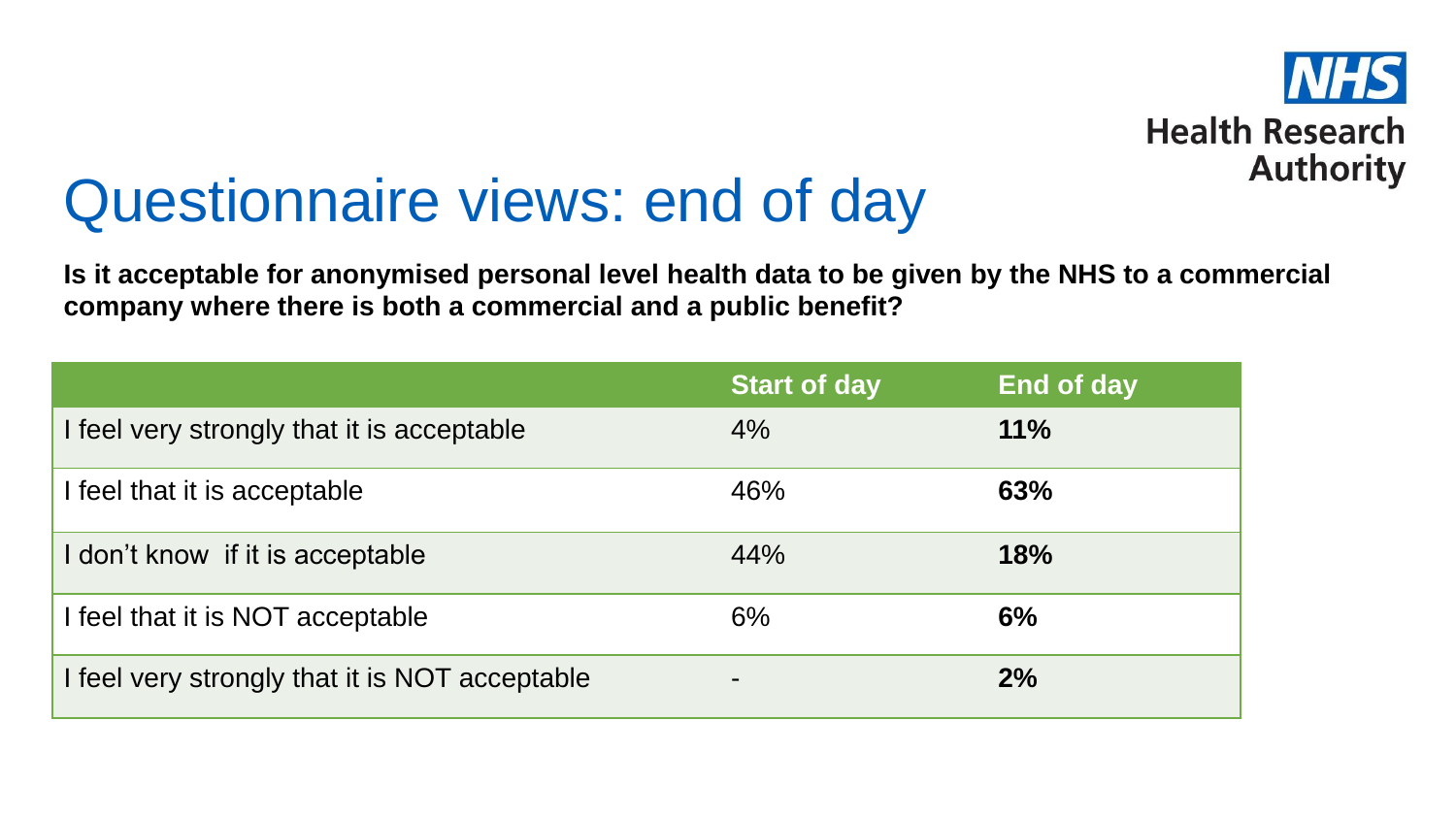# **Health Research Authority**

## What influences the public benefit test?

#### **1. The need for evidence**

- 2. Attitudes to running risk
- 3. Risk associated with using the product or service
- 4. Risk associated with disclosing the data
- 5. NHS endorsement or partnership

*'I suppose my concern over whether trying to make a judgement on patient benefit is much more about the quality of the app, because the only way it's going to be of benefit if it's a good app.' (female: patient)*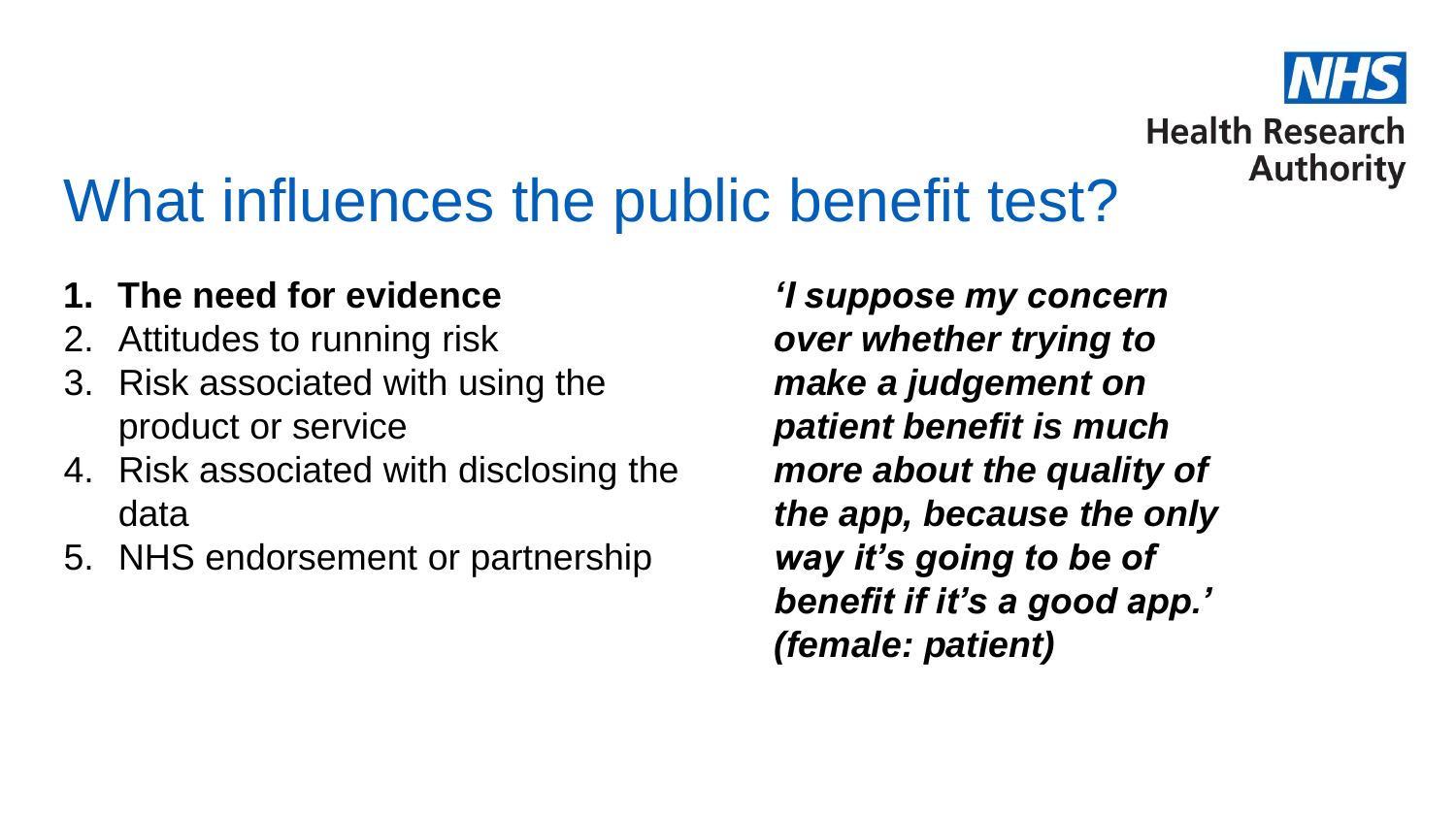

### What influences the public benefit test?

#### **1. The need for evidence**

- 2. Attitudes to running risk
- 3. Risk associated with using the product or service
- 4. Risk associated with disclosing the data
- 5. NHS endorsement or partnership

*'I think in terms of everyone's concerns about, you know, if it doesn't work, how are we ever going to find anything that does work and improve it if people aren't willing to be the test group for it, essentially?' (male: public)*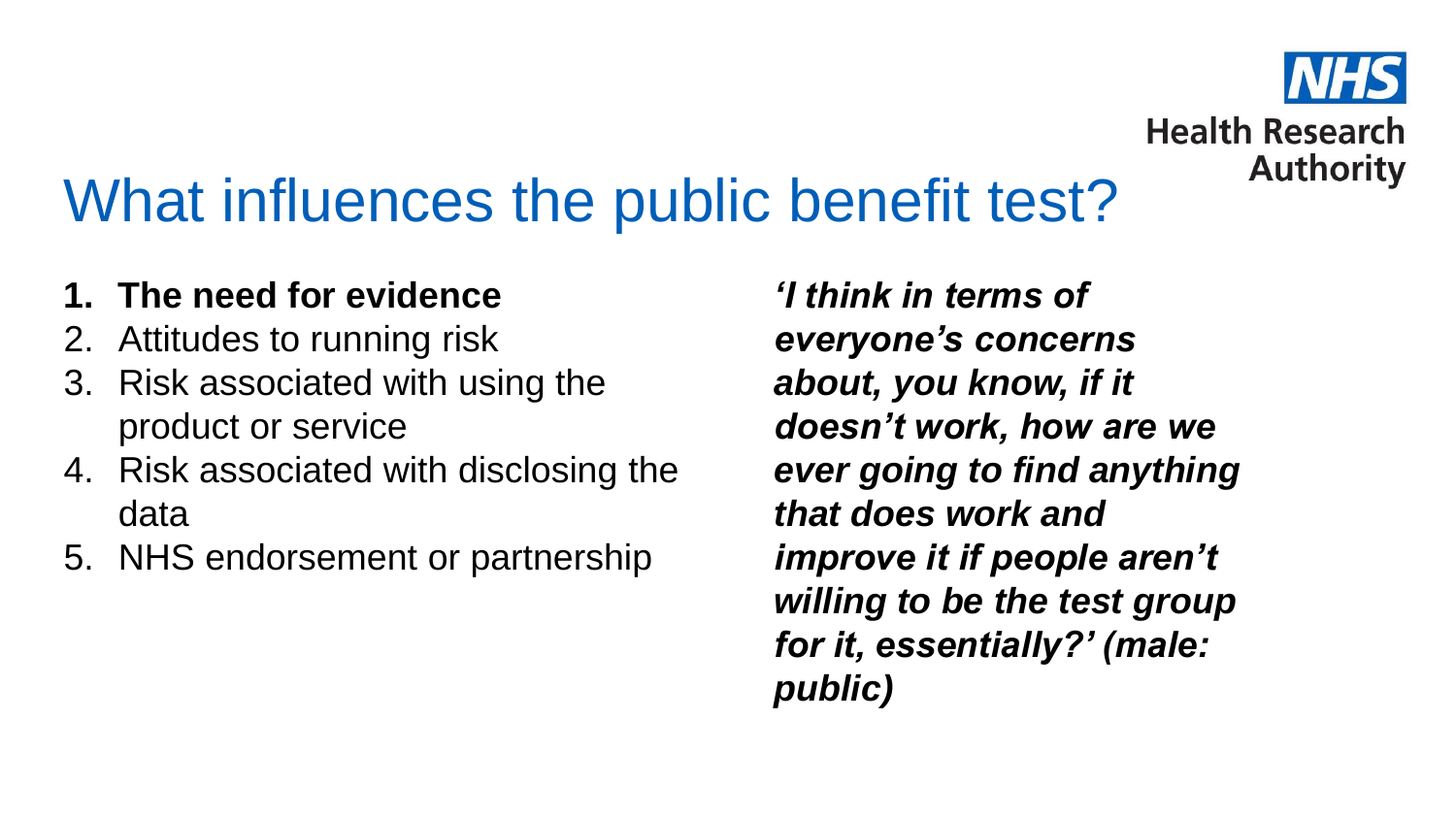# **Health Research Authority**

## What influences the public benefit test?

- 1. The need for evidence
- 2. Attitudes to running risk
- 3. Risk associated with using the product or service
- 4. Risk associated with disclosing the data
- **5. NHS endorsement or partnership**

*'when you get somebody endorsing it, like the NHS or the government that leaves you as a consumer, or customer, that level of assurance' (male: public)*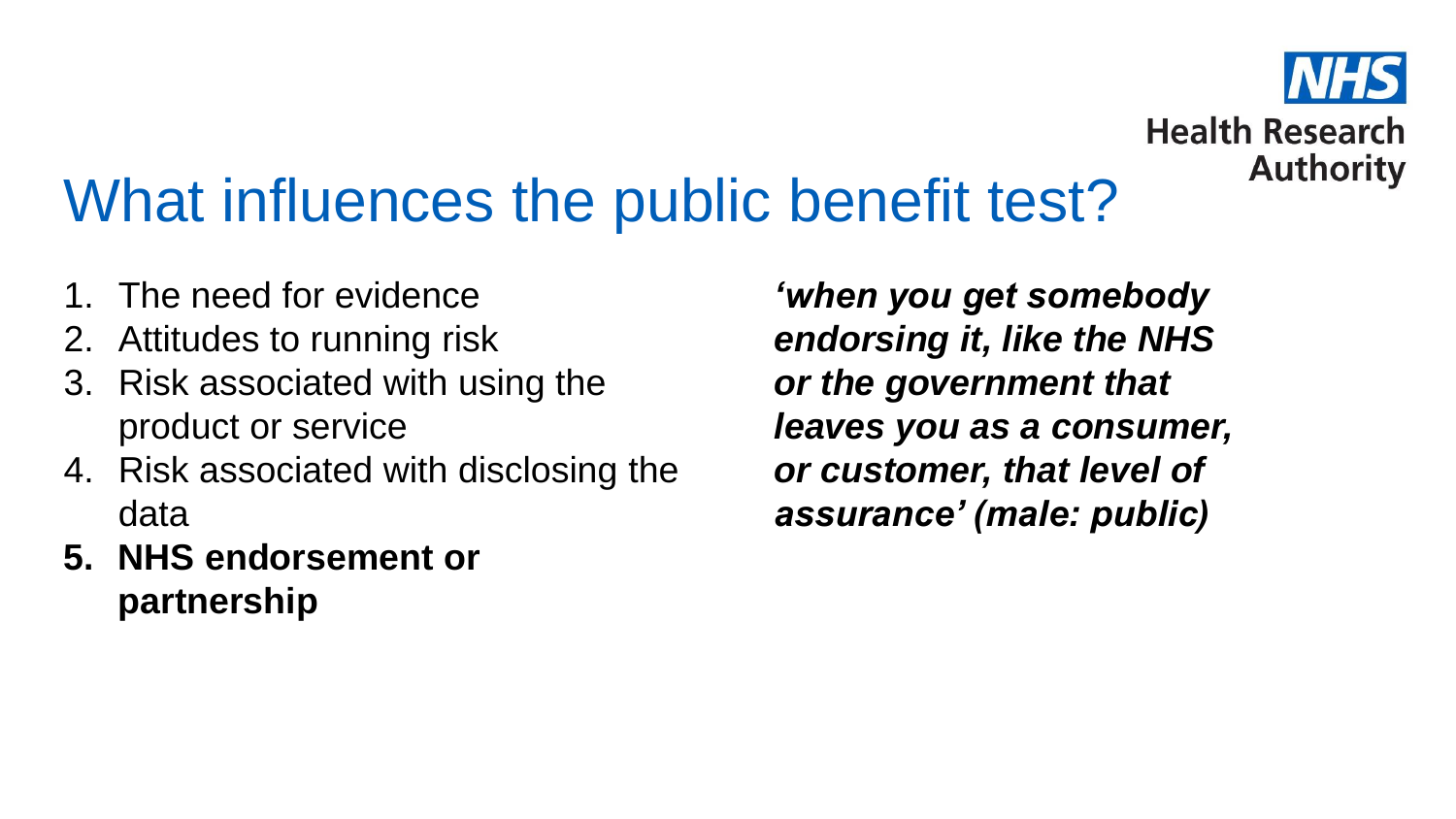# **Health Research Authority**

## What influences the public benefit test?

- 6. Regulation
- 7. Not against our interests
- **8. Relieving the burden on the NHS**
- 9. Obligation to make benefits available to NHS
- 10.Universality of public benefit

*'if that's preventing A&E admissions and reducing the number of prescriptions and GP appointments… it is benefitting the NHS which is why I personally think it is in the public benefit to have something like that' (female: patient)*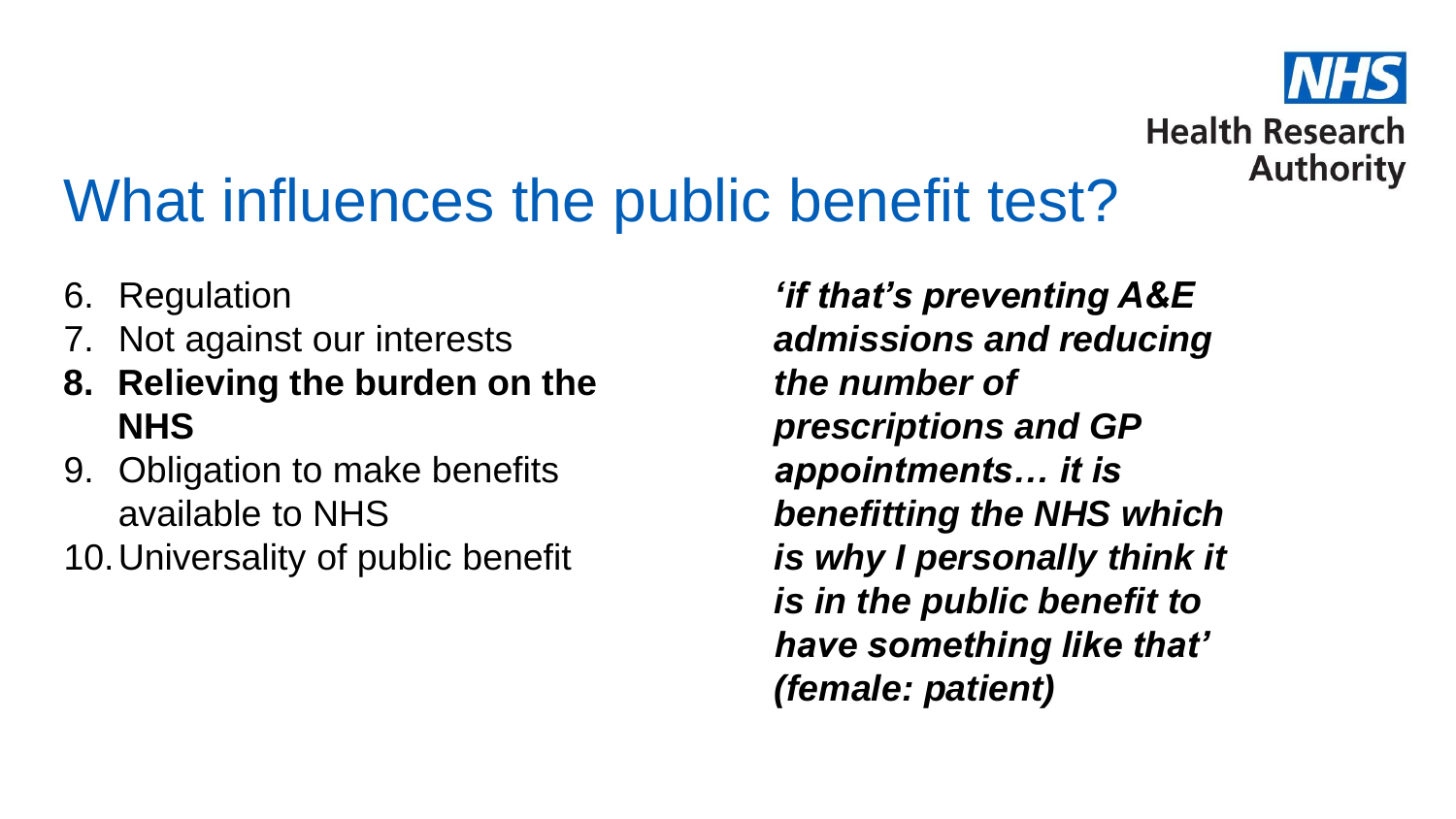

### What influences the public benefit test?

- 6. Regulation
- 7. Not against our interests
- 8. Relieving the burden on the NHS
- 9. Obligation to make benefits available to NHS
- **10.Universality of public benefit**

*'it's good for the young ones but the older people can't rely on technology because some of them haven't even got computers or mobile phones' (female: public)*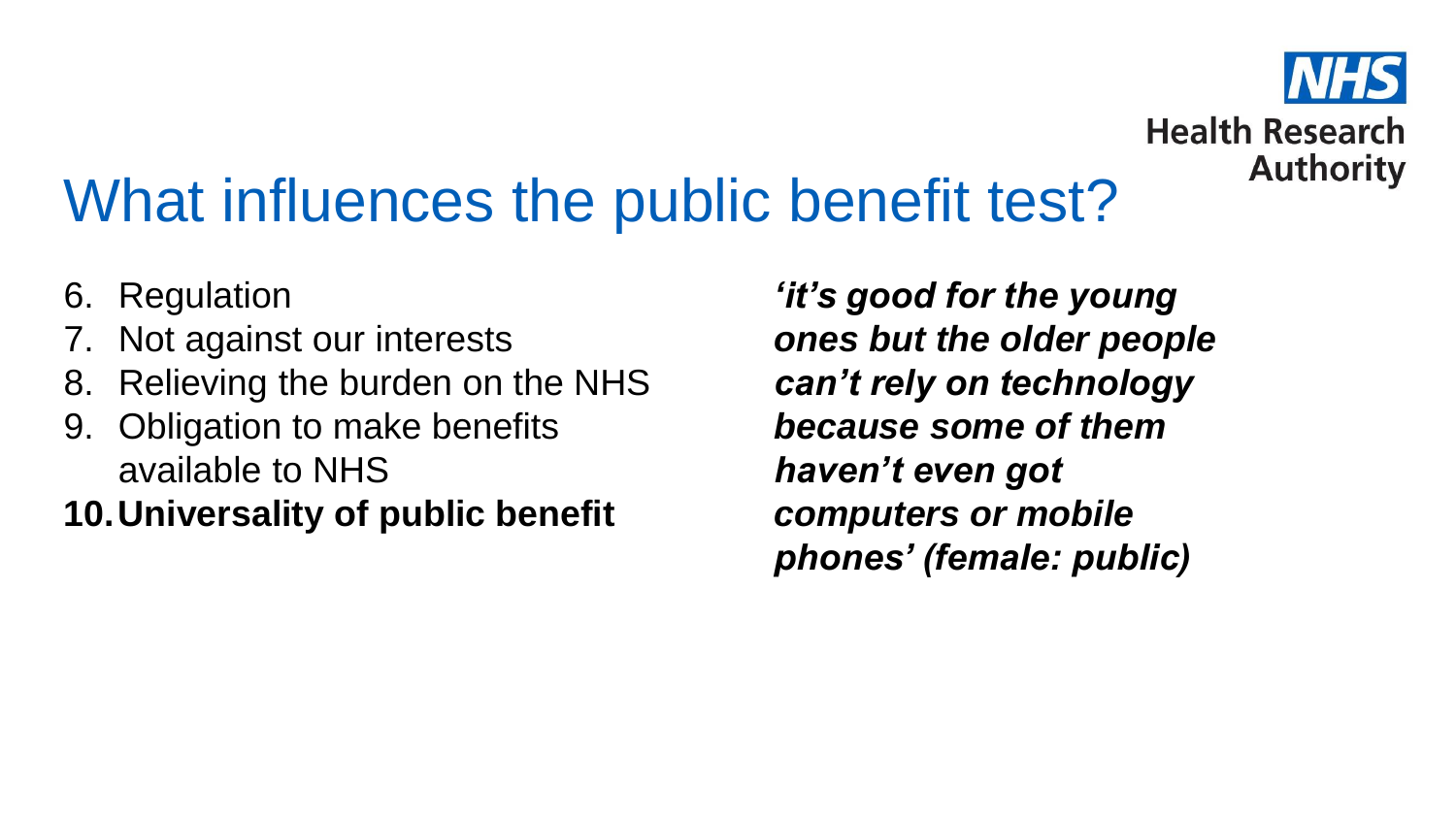

### What influences the public benefit test?

- 6. Regulation
- Not against our interests
- 8. Relieving the burden on the NHS
- 9. Obligation to make benefits available to NHS
- **10.Universality of public benefit**

*'if there is sort of a collective benefit then it's in the public interest. If you could only access it if you were signed up to BUPA, for example, then that's, I think that's not of collective public benefit, it's quite a specialised benefit' (female: patient)*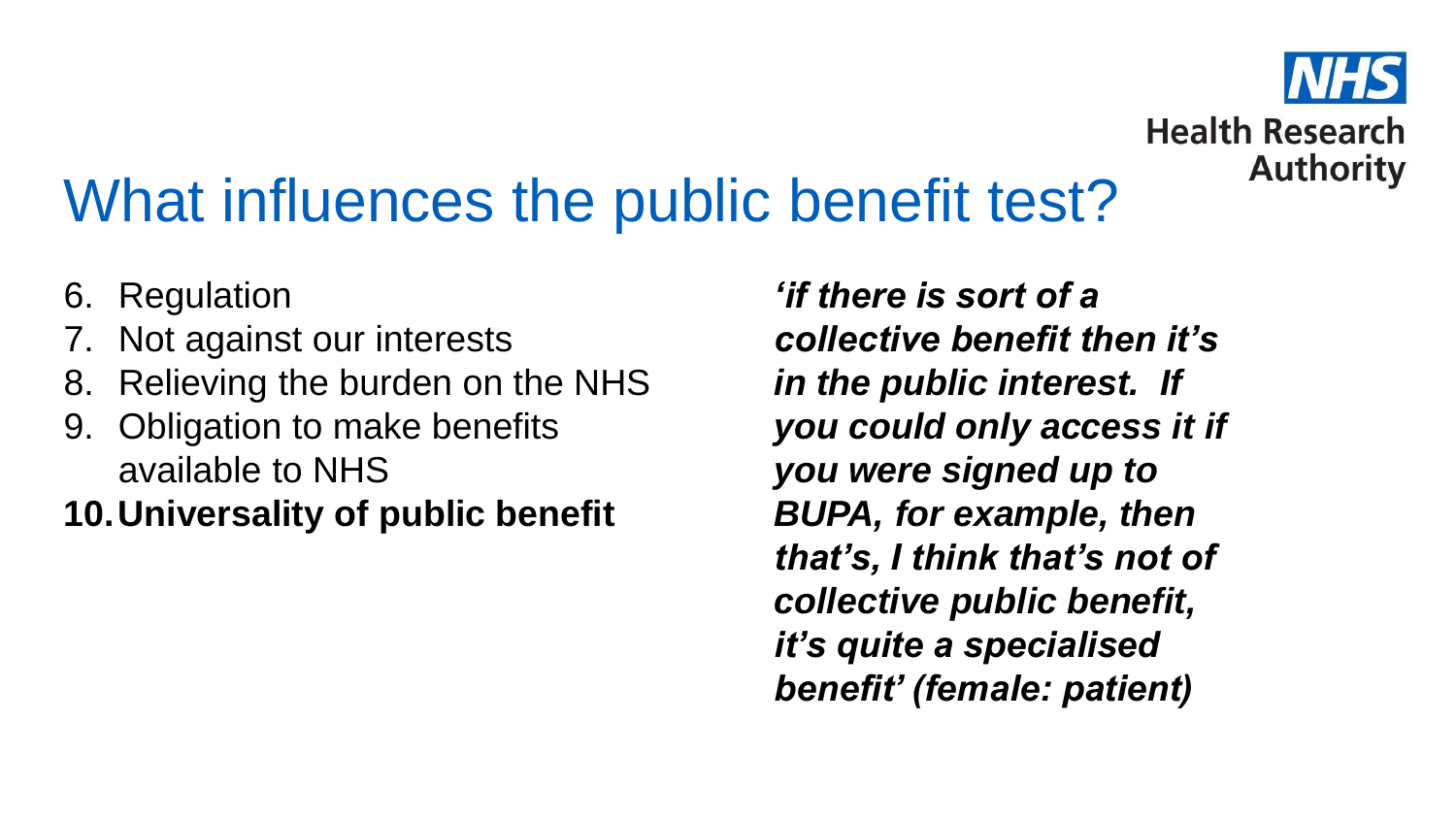

- 1. The size of the commercial organisation
- 2. Conflicts of interest
- 3. Internationality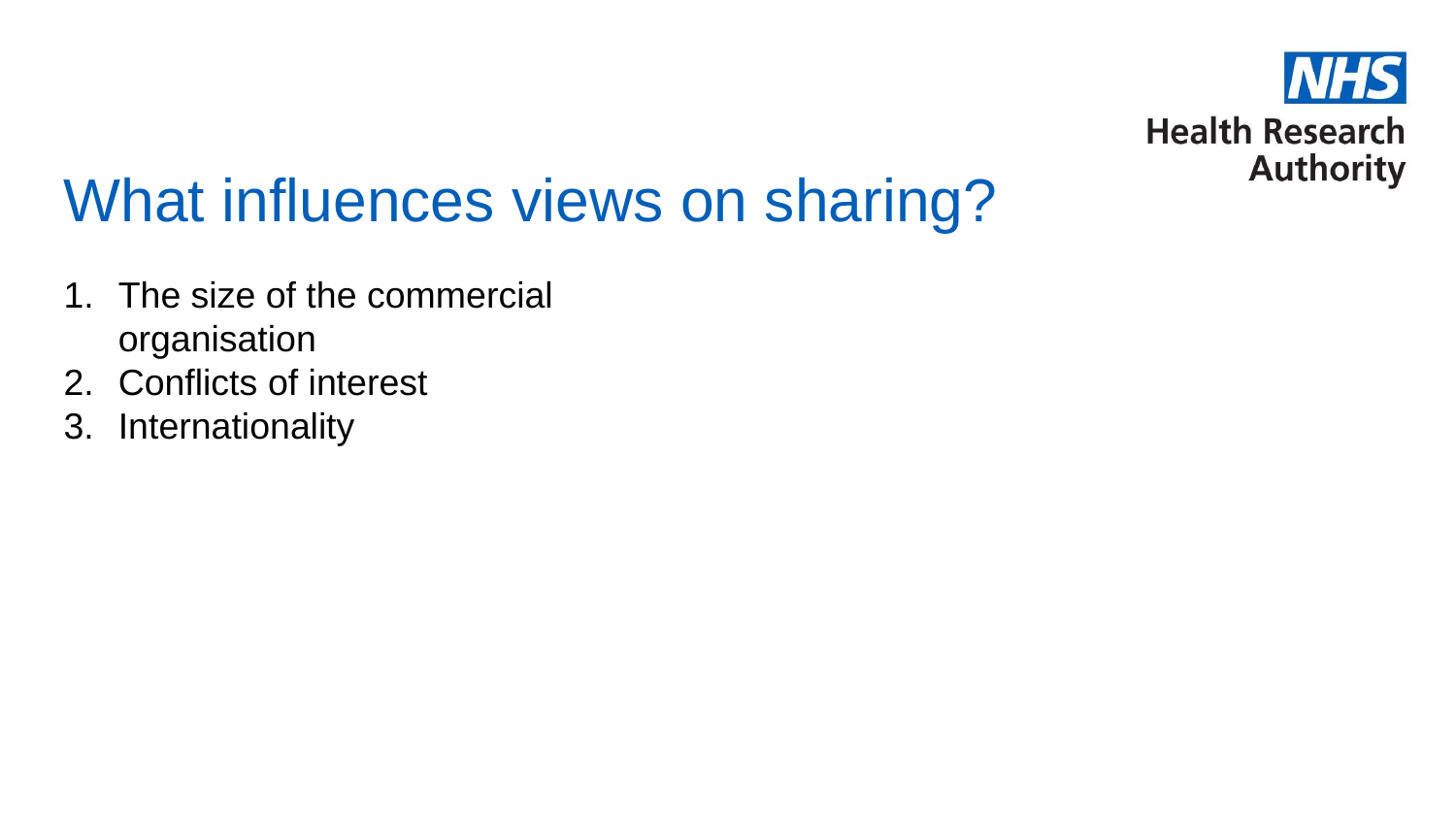

- **1. The size of the commercial organisation**
- 2. Conflicts of interest
- 3. Internationality

*'the larger ones getting involved then there becomes more of a security risk' (male: public)*

*'I have a lot more faith in large companies' attitudes towards data protection' (male: public)*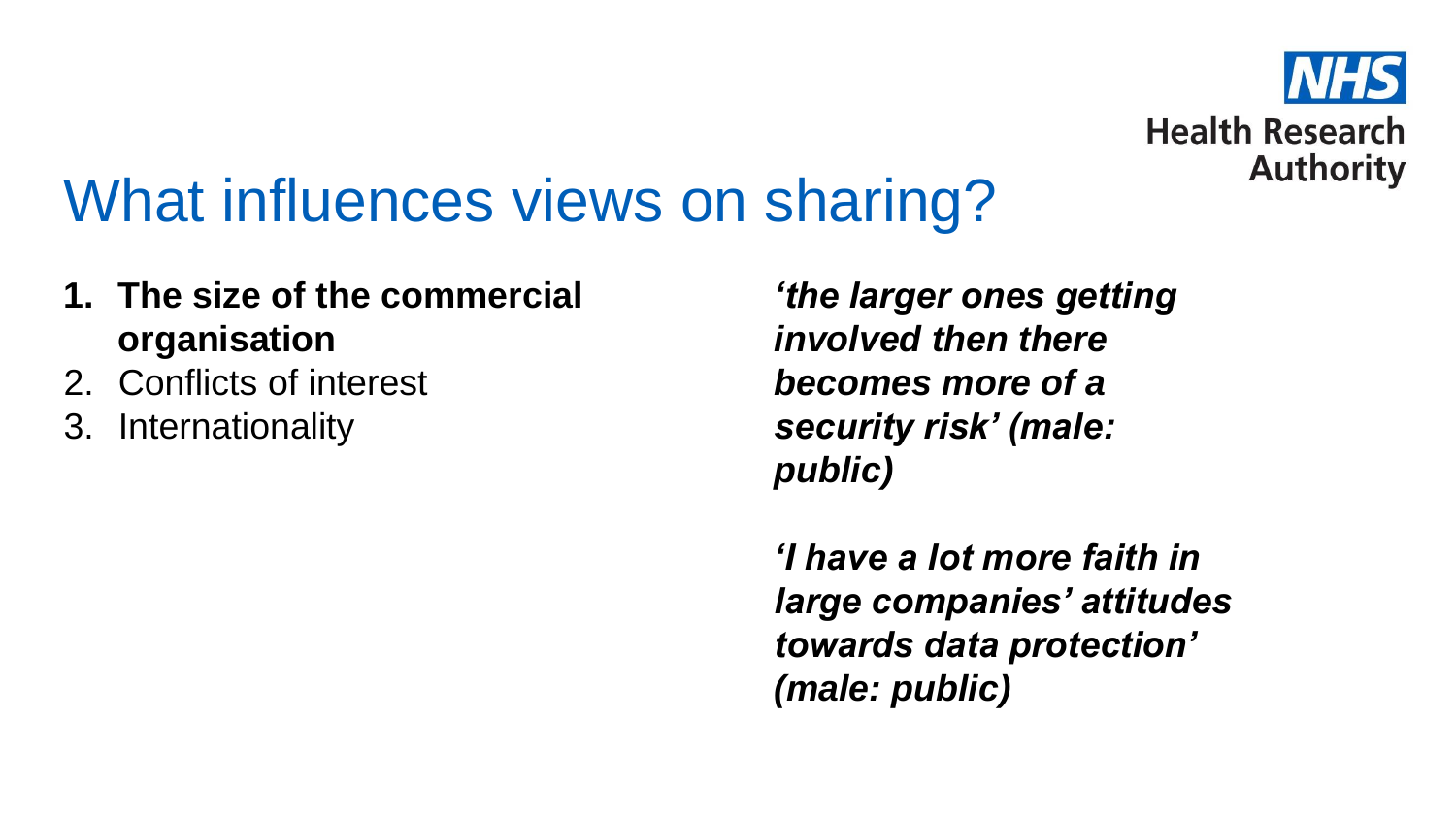

- 1. The size of the commercial organisation
- 2. Conflicts of interest
- **3. Internationality**

*'if it's overseas there are no privacy laws in the united states are there? And the individual company policies about data can be rather generous' (female: patient)*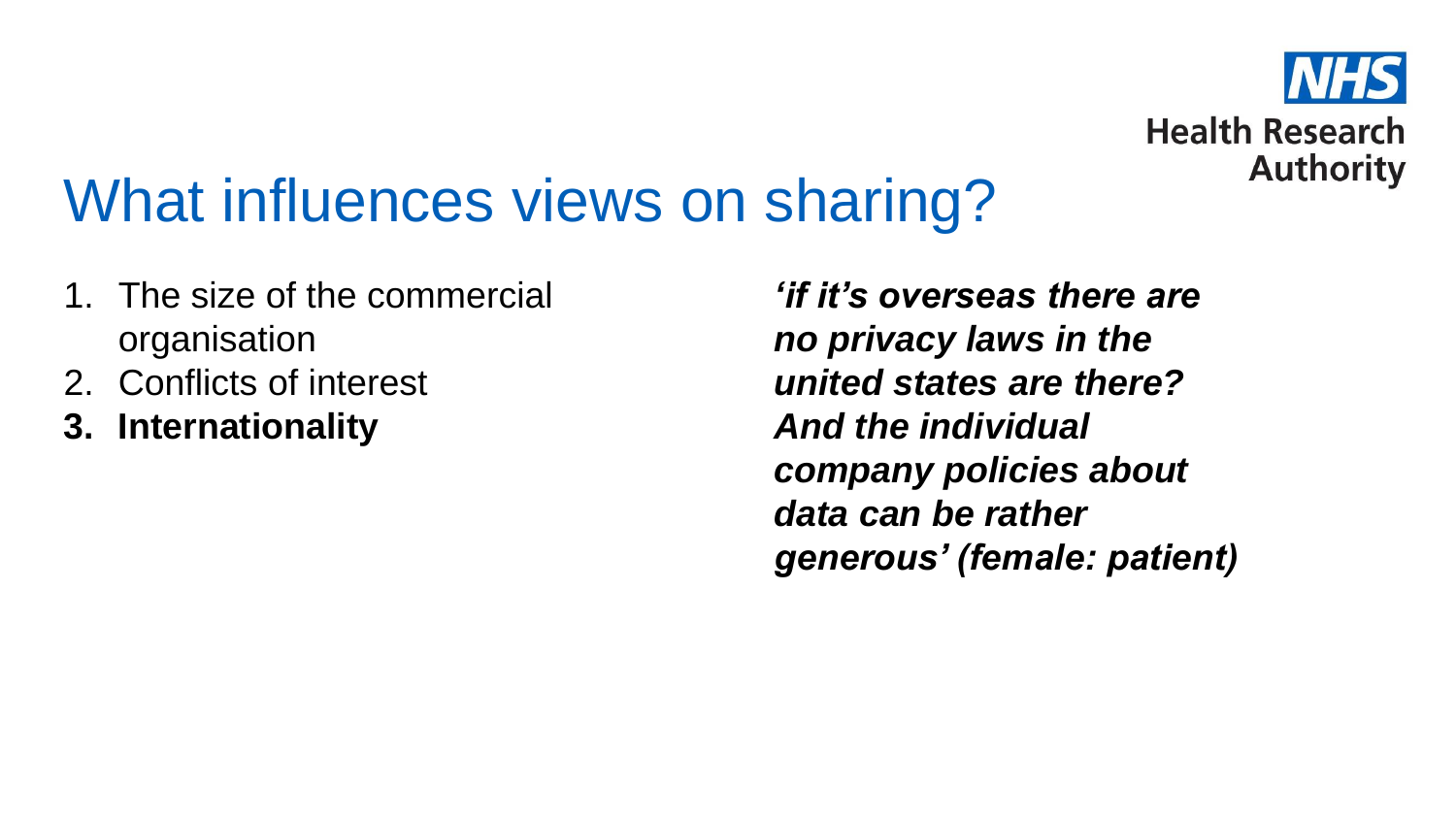

- 1. The size of the commercial organisation
- 2. Conflicts of interest
- **3. Internationality**

*'Personally, I don't think you should be excluding them because you might be excluding potentially a better company to come up with a better product' (male: public)*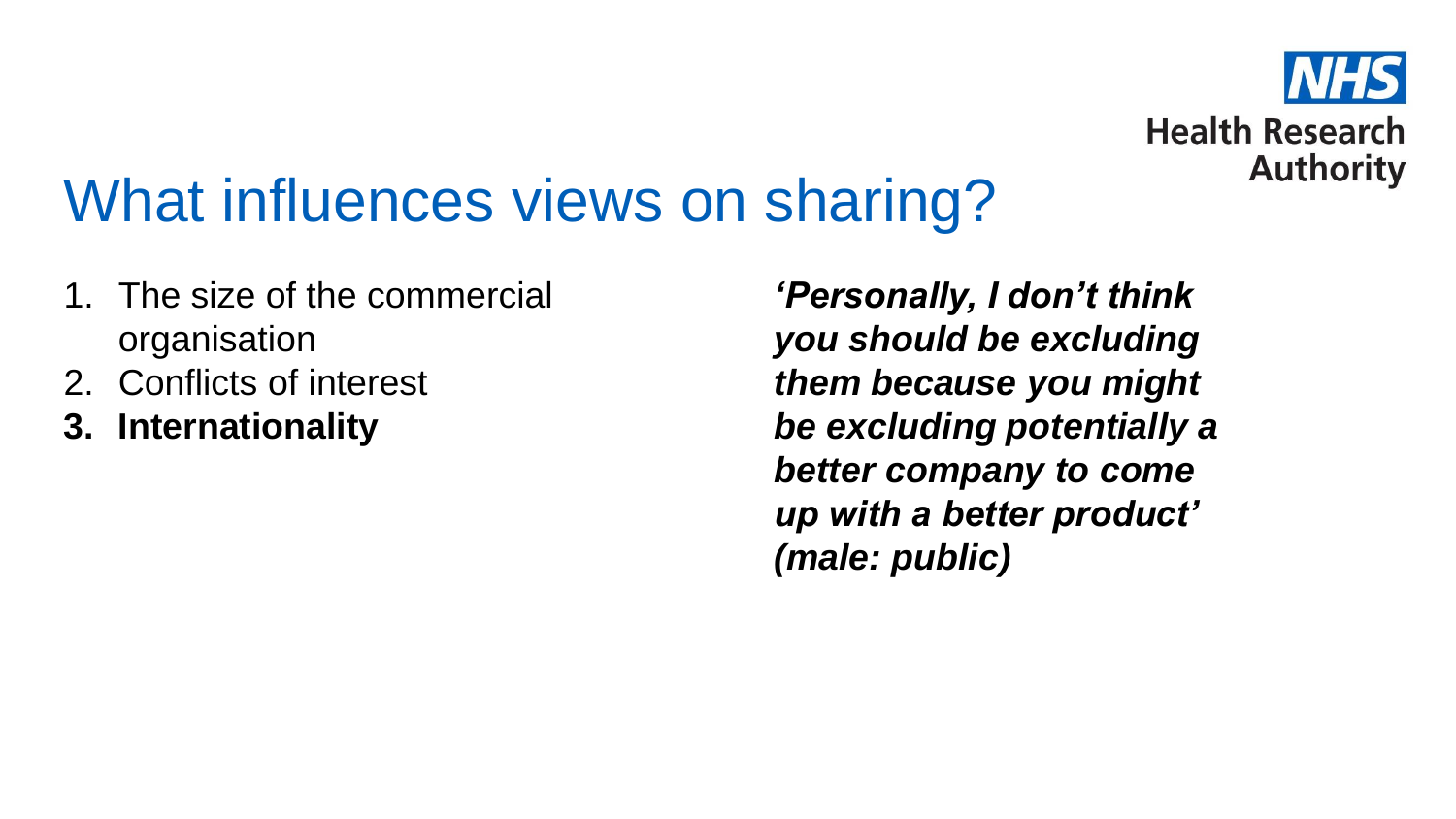

# Overall findings

- Where there is a public and private benefit attitudes to acceptability of sharing with commercial organisations are nuanced
- Profit is acceptable if it doesn't undermine public benefit
- There is also nuance about the kind of commercial organisation
- There is suspicion of insurance companies but not of others